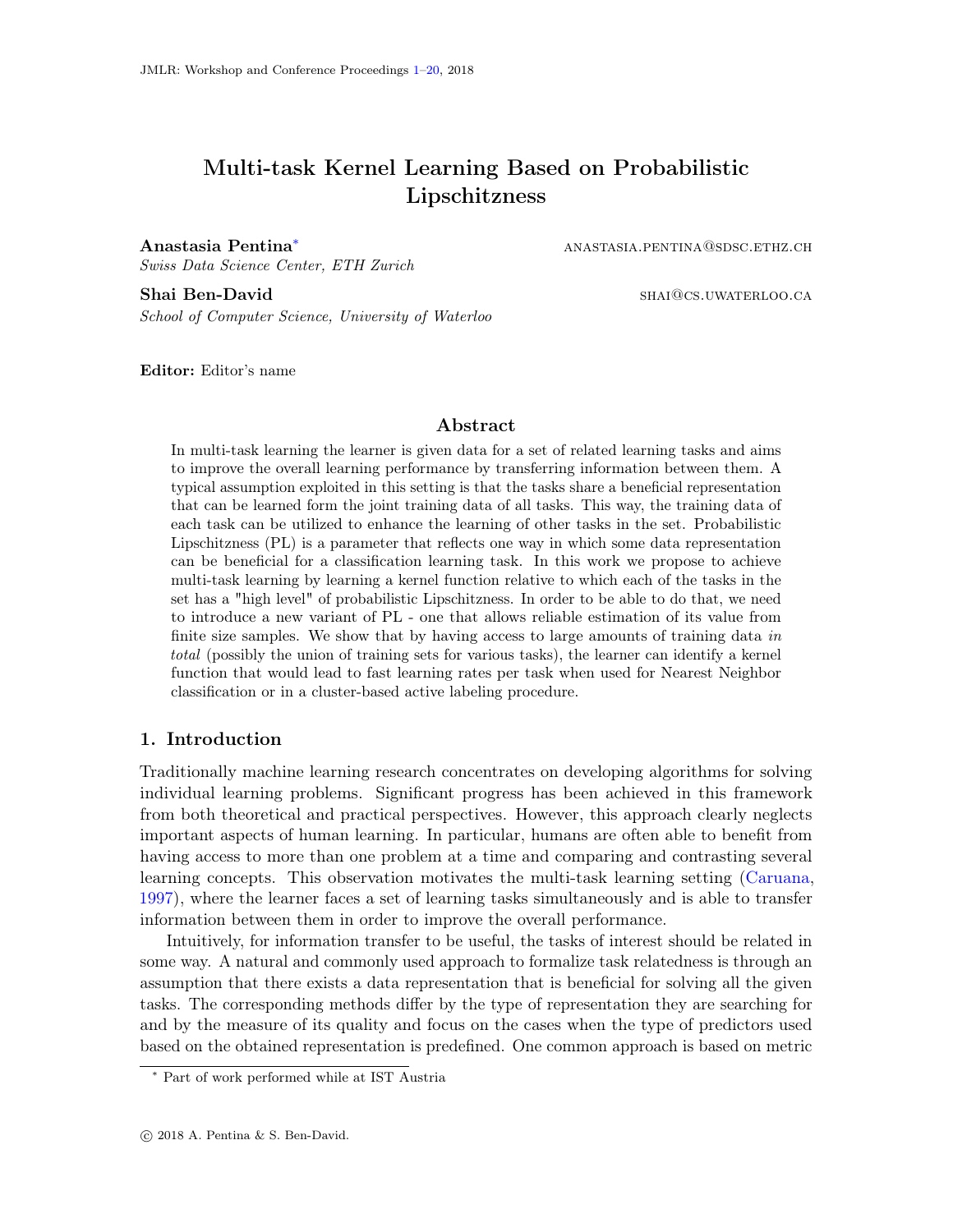learning, where the representation has a form of a learned Mahalanobis distance. The quality in this case depends on how well it satisfies the predefined constraints that typically resemble intuition behind nearest neighbor approach for classification and force objects from the same class to lie close to each other and objects from different classes to be far apart [\(Yang](#page-13-0) [et al.,](#page-13-0) [2013\)](#page-13-0). Another group of the multi-task methods for representation transfer focuses on the case when every task is solved using a linear predictor and aims at learning a joint representation together with the task-specific weight vectors. In this case the quality of the representation is measured by the empirical error achieved by the linear predictors under this representation that may have a form of projection on a low-dimensional subspace [\(Argyriou](#page-11-0) [et al.,](#page-11-0) [2007a\)](#page-11-0) or a dictionary of features that allows for sparse solutions for every task of interest [\(Argyriou et al.,](#page-11-1) [2008\)](#page-11-1). In this work we, instead, propose to measure the quality of representation by its Probabilistic Lipschitzness [\(Urner et al.,](#page-12-1) [2011\)](#page-12-1), which allows us to obtain representation that could be useful in various scenarios such as classification using Nearest Neighbors or active learning.

Benefits of representation transfer in multi-task learning from theoretical perspective are captured by demonstrating a reduction of the number of samples per task needed for reliable generalization, compared to those needed when every task is solved in isolation. This reduction is a consequence of reducing the hypothesis set, used for solving each individual task, from the initial one, described by the union of all considered representations, to the one determined by the learned common representation. Thus, it only affects constant factors of some of the complexity terms, while keeping the convergence rates  $O(1/\sqrt{n})$ , where n is the number of samples per task.

To be able to demonstrate faster learning rates, it is necessary to assume low level of noise in the labeling function. In particular, in this work we focus on the case of deterministic labels. However, even this stronger assumption is not sufficient [\(Ben-David and Urner,](#page-11-2) [2014\)](#page-11-2). One way to overcome this problem is to add sufficient realizability assumption. However, this kind of condition cannot be influenced by selecting an appropriate feature representation - it either already holds for the initial hypothesis set that is a union over all considered representations, or it does not hold for any of them. Alternative is given by the notion of Probabilistic Lipschitzness (PL) [\(Urner et al.,](#page-12-1) [2011\)](#page-12-1) that is capable of quantifying "easiness" of data and has been shown to control the sample complexity of Nearest Neighbor and potential reductions in label complexity in active learning [\(Urner et al.,](#page-13-1) [2013\)](#page-13-1). The advantage of PL is that it directly depends on the choice of feature representation - by changing the metric one can transform an initially hard learning problem into an easier one (i.e. achieve faster learning rate).

Probabilistic Lipschitzness [\(Urner et al.,](#page-12-1) [2011\)](#page-12-1) captures the intuition that under good representations similar instances are likely to have similar labels. Consider for example a set of image classification tasks, say a collection of detecting tasks for images captured by a car camera; detecting if there is a person in sight, or a traffic sign, or some major obstacle to driving. In all of those tasks it is rare to encounter two images that look similar from a human perception point of view, and yet should be classified differently. In other words, the human perception has some implicit common image representation under which each of those tasks enjoys a high lever of Probabilistic Lipschitzness (PL). Our goal in this work is to formalize this intuition and propose an algorithmic paradigm that can be shown to take advantage of such relationships between learning tasks. Aiming to use PL for multi-task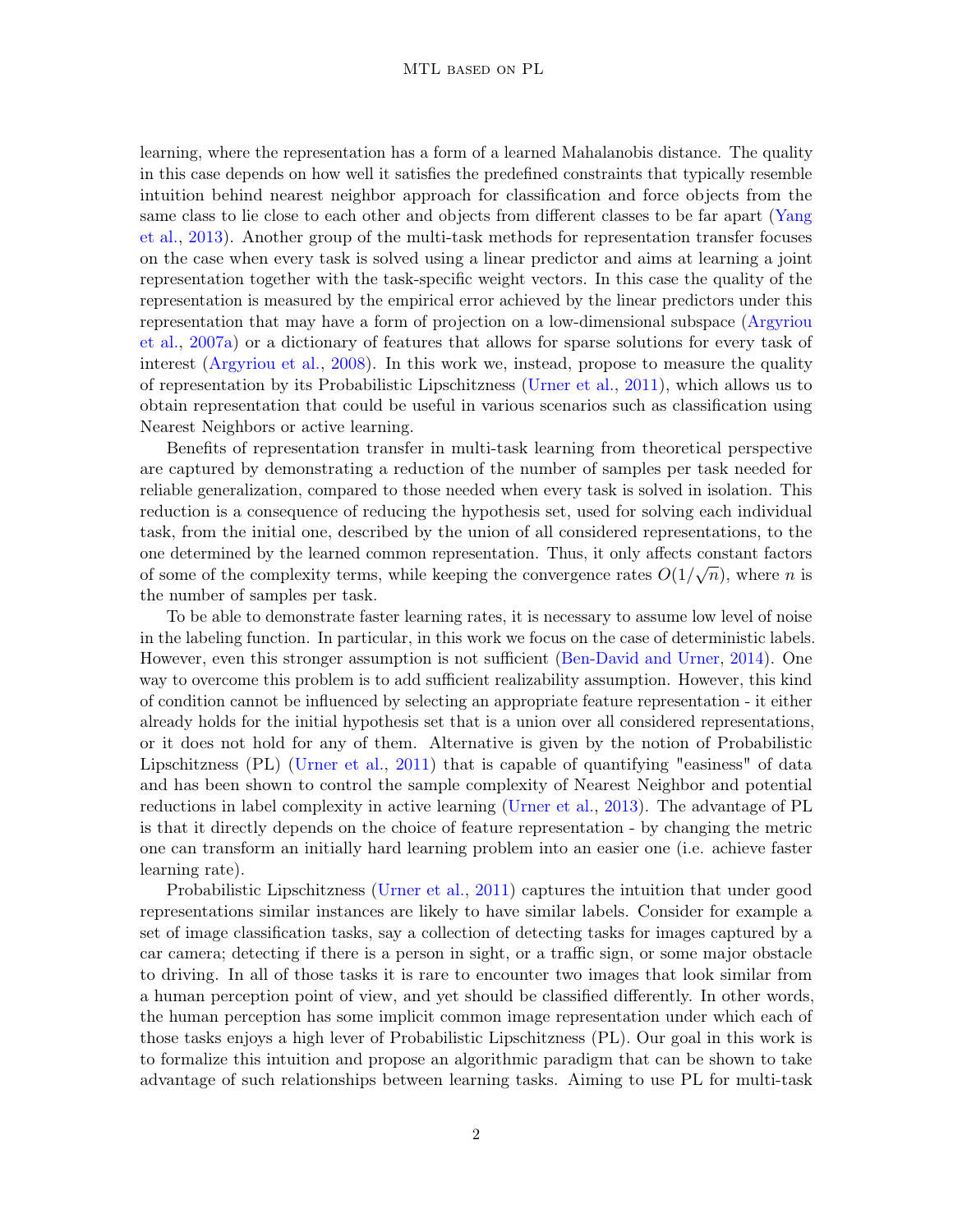learning requires a way of evaluating the PL values of a given classification task based on training samples. However, the versions of PL that have been proposed in previous works cannot be reliably estimated from finite samples.

The first contribution of this work is the introduction of a modification of the original notion of Probabilistic Lipschitzness that measures the probability of two points violating Lipschitzness. The advantage of the proposed measure is that it can be reliably estimated from finite data and thus it can be used for selecting a beneficial representation in the multi-task setting. In particular, we demonstrate that for a family of kernels with finite pseudodimension the learner can estimate the average multi-task PL for every kernel in the family reliably by having access to large *total* number of samples. Thus, the overhead associated with estimating PL for multiple kernel functions is spread across multiple tasks. Assuming that in a given kernel family there exists a kernel with respect to which the probability of two points having different labels decays sufficiently quickly as the kernel similarity between them tends to one, we demonstrate two consequences of our result in multi-task representation learning. First, we show how one could use it to select a kernel that would lead to faster learning rates of Nearest Neighbor applied to every task. Second, we demonstrate that it could also be used to identify a kernel with respect to which to run an active labeling procedure with provable label complexity reductions. In this case, any empirical risk minimization or regularized risk minimization method can be used later on for solving all tasks of interest and one obtains faster rates in terms of label complexity.

Related work. Multi-task methods based on feature learning typically rely on the assumption that there exists a common representation that leads to low approximation error for all tasks of interest and aim at inferring this representation from the data. In particular, in [\(Argyriou et al.,](#page-11-0) [2007a,](#page-11-0) [2008\)](#page-11-1) this assumption was explored in the case where every task is solved using a sparse combination of original features or their linear transformations. These methods were later extended to be able to handle different levels of relatedness between tasks [\(Argyriou et al.,](#page-11-3) [2007b\)](#page-11-3), disjoint [\(Zhang and Yeung,](#page-13-2) [2011\)](#page-13-2) or overlapping [\(Kumar](#page-12-2) [and Daumé III,](#page-12-2) [2012\)](#page-12-2) groups of related tasks and exploit known unrelated tasks [\(Romera-](#page-12-3)[Paredes et al.,](#page-12-3) [2012\)](#page-12-3). This paradigm was also applied to kernel methods, where the common representation is assumed to be described by a kernel function [\(Jebara,](#page-12-4) [2004,](#page-12-4) [2011;](#page-12-5) [Zhou](#page-13-3) [et al.,](#page-13-3) [2010\)](#page-13-3).

Potential benefits of representation learning in the multi-task setting have been also theoretically analyzed for cases when this representation takes form of a sparse combination of initial features [\(Maurer and Pontil,](#page-12-6) [2013;](#page-12-6) [Lounici et al.,](#page-12-7) [2009\)](#page-12-7), their linear transformations [\(Maurer,](#page-12-8) [2006;](#page-12-8) [Maurer et al.,](#page-12-9) [2014,](#page-12-9) [2013\)](#page-12-10) or a kernel function [\(Pentina and Ben-David,](#page-12-11) [2015\)](#page-12-11). However, such theoretical studies focus on the cases when the learning method that is used in conjunction with the learned representation is predefined and typically is an empirical risk minimization. And the advantages of learning a representation based on multiple tasks takes a form of a reduction of the complexity terms corresponding to the overhead of learning that representation and in the limit of infinitely many tasks the corresponding guarantees typically are reduced to those for single-task learning with beneficial representation known in advance. Thus, the convergence rate with respect to the number of samples per task reduces only by some constant factor.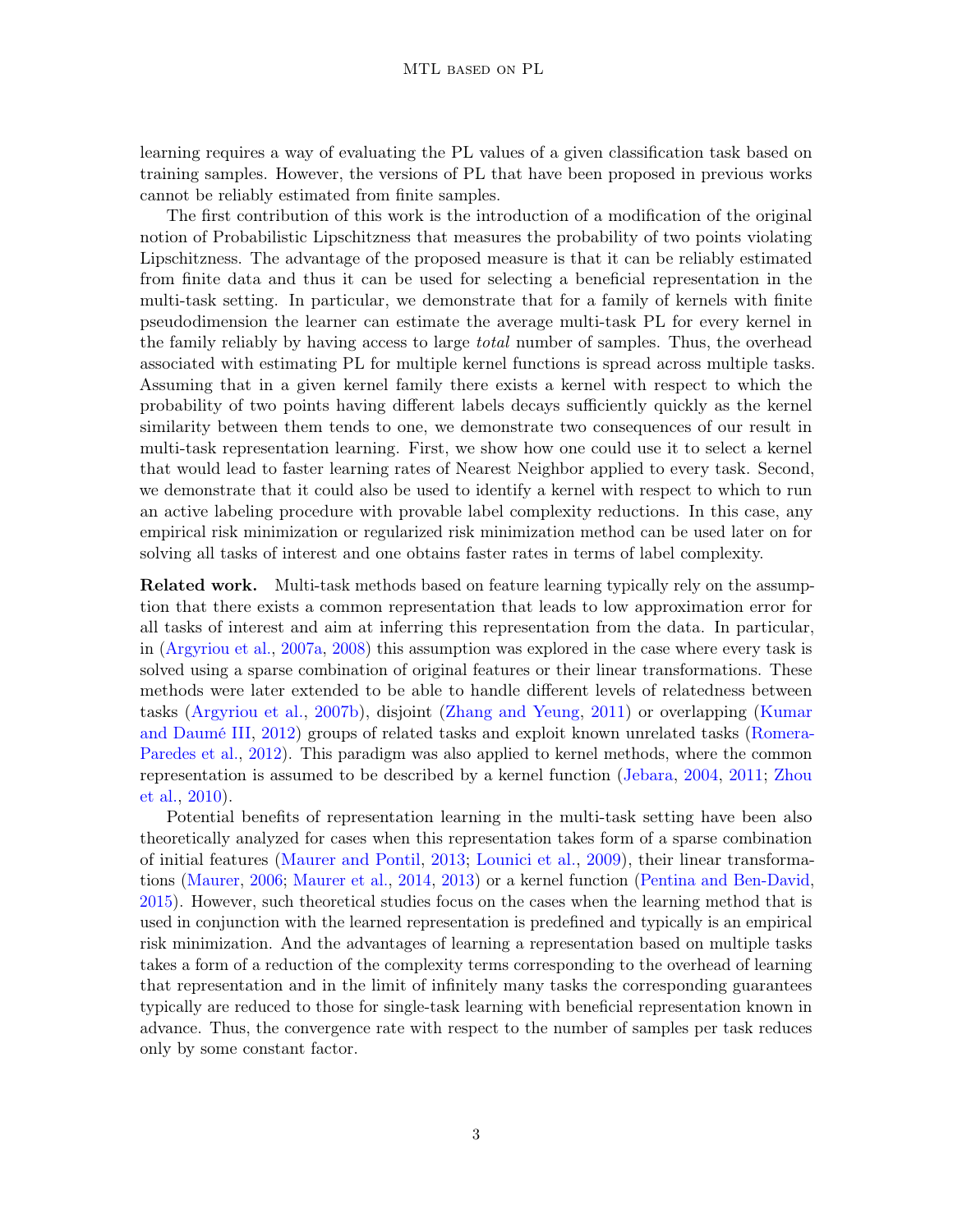### 2. Probabilistic Lipschitzness

Let X be the domain set equipped with a distance measure dist and  $\mathcal{Y} = \{0, 1\}$  be the label set. Throughout this paper we focus on tasks that are defined by a pair consisting of a probability distribution D over X and a deterministic labeling function  $l : \mathcal{X} \to \mathcal{Y}$ .

Many learning paradigms, such as Nearest Neighbor or geometrically defined classifiers, implicitly assume that there is some correlation between the geometry of the input space, the marginal distribution and the labels. The notion of Probabilistic Lipschitzness (PL), introduced in [\(Urner et al.,](#page-12-1) [2011\)](#page-12-1), quantifies this correlation. In particular, it relaxes the condition of Lipschitzness on the labeling rule and formalizes the intuition that under suitable feature representation the probability of two close points having different labels is small. We will refer to the original definition of PL [\(Urner et al.,](#page-12-1) [2011\)](#page-12-1) as  $PL-Unary$ :

**Definition 1 (PL-Unary [\(Urner et al.,](#page-12-1) [2011\)](#page-12-1))** The labeling function l satisfies  $\phi_U$ -PL-Unary if for all  $\lambda > 0$ :

$$
\Pr_{x_1 \sim D} \left[ \Pr_{x_2 \sim D} [l(x_1) \neq l(x_2) \text{ and } \text{dist}(x_1, x_2) < \lambda] > 0 \right] \leq \phi_U(\lambda). \tag{1}
$$

A slightly different version of this measure was used in [\(Kushagra and Ben-David,](#page-12-12) [2015\)](#page-12-12), which we refer to as PL-Conditional:

Definition 2 (PL-Conditional [\(Kushagra and Ben-David,](#page-12-12) [2015\)](#page-12-12)) The labeling function l satisfies  $\phi_C$ -PL-Conditional if for all  $\lambda > 0$ :

$$
\Pr_{x_1, x_2 \sim D} [l(x_1) \neq l(x_2) | \operatorname{dist}(x_1, x_2) < \lambda] \leq \phi_C(\lambda). \tag{2}
$$

Both PL-Unary and PL-Conditional have been used to demonstrate faster learning rates for nicer distributions. In particular, they have been shown to characterize the sample complexity of the Nearest Neighbor classifier. In addition, PL-Unary has also been used to quantify the label complexity savings in active learning paradigm [\(Urner et al.,](#page-13-1) [2013\)](#page-13-1). These results imply that the faster the decay of  $\phi_U(\lambda)$  (or  $\phi_C(\lambda)$ ) as  $\lambda \to 0$ , the nicer the distribution and the easier it is to learn the task of interest (in terms of the sample complexity).

A distinctive feature of PL-Unary and PL-Conditional is that they directly depend on the geometry of the input space. In particular they indicate that by changing the distance measure one could make the task of interest easier or harder to learn. Thus, it would be advantageous if one could automatically select a feature representation under which the correlation between the input space and the labeling function, as measured by PL, is strong and the task of interest becomes easier to learn. Of course, selecting such a good data representation is likely to be as difficult as learning a good classifier. However, in the multi-task setting, under the assumption that for a set of tasks there exists a representation under which they all enjoy good PL, the required training sample can be divided between the different tasks. As a result, the more tasks there are in the pool the less data per task it takes to improve the data representation. This is where one leverages the multi-task aspect of the learning process. Such selection process would naturally require comparison of  $\phi_U(\lambda)$  (or  $\phi_C(\lambda)$ ) for various feature representations. However, because the true marginal distribution D and labeling function f are not known to the learner, neither are  $\phi_U(\lambda)$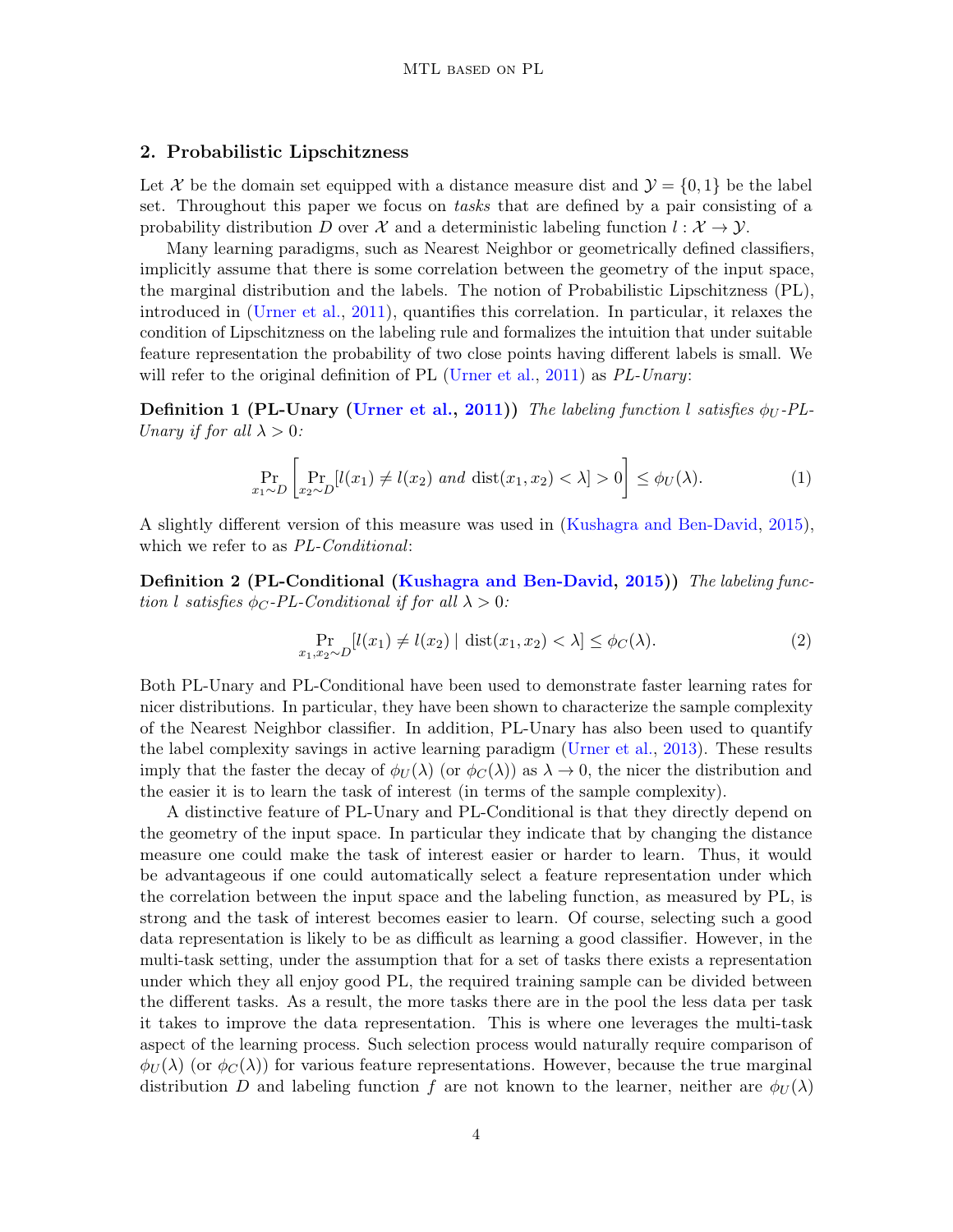and  $\phi_C(\lambda)$ . Thus, one would need to estimate them from the data. However, both these quantities are not reliably estimable from finite samples. Indeed, estimating PL-Unary would require determining for any given ball whether the minority label in it has non-zero mass, which would require large number of samples if that mass of the minority label is close to 0. In [\(Kushagra and Ben-David,](#page-12-12) [2015\)](#page-12-12) the authors proposed to estimate PL-Conditional by representing the conditional probability as a ratio and estimate the nominator and the denominator separately. However, as the authors notice it would not be reliable for small values of  $\lambda$ , since for them both the denominator and the nominator are expected to be close to 0 and even small additive errors could result in large multiplicative errors. Thus, we propose a different version of PL which we refer to as PL-Pairwise:

**Definition 3 (PL-Pairwise)** The labeling function l satisfies  $\phi_P$ -PL-Pairwise if for all  $\lambda > 0$ :

$$
\Pr_{x_1, x_2 \sim D} [l(x_1) \neq l(x_2) \text{ and } \text{dist}(x_1, x_2) < \lambda] \le \phi_P(\lambda). \tag{3}
$$

As we show in the next sections, the advantage of PL-Pairwise over previously used versions of PL is that it can be reliably estimated from finite samples (Section [3\)](#page-4-0) and used in the multi-task setting to identify a feature representation that leads to fast convergence rates when used in conjunction with the nearest neighbor classifier (Sections [4\)](#page-6-0) or in active learning paradigm (Section [5\)](#page-8-0).

### <span id="page-4-0"></span>3. Estimating PL-Pairwise

In the multi-task setting the learner is given a collection of T training sets  $S_1, \ldots, S_T$ , where each  $S_t = \{(x_1^t, l_t(x_1^t)), \ldots, (x_n^t, l_t(x_n^t))\}$  consists of n examples sampled i.i.d. from the task-specific data distribution  $D_t$  and labeled by the ground truth labeling function  $l_t$ . We consider the setting where the learner is given a family of kernel functions  $K$  and its goal is to identify the best kernel in this family. As a quality measure of kernel we will use the following multi-task version of PL-Pairwise:

**Definition 4** A set of tasks  $\langle D_1, l_1 \rangle, \ldots, \langle D_T, l_T \rangle$  satisfies  $\Phi$ -MT-PL-Pairwise with respect to a kernel function K if for all  $\lambda > 0$ :

$$
\frac{1}{T} \sum_{t=1}^{T} \Pr_{x, x' \sim D_t} [l_t(x) \neq l_t(x') \land ||x - x'||_K < \lambda] = \Phi(\lambda, K). \tag{4}
$$

The following theorem shows that this quantity can be reliably estimated from a collection of finite training sets. In particular, note that the quality of estimation  $(\alpha(k))$  vanishes as  $\frac{1}{\sqrt{2}}$  $\frac{1}{T_n}$ , therefore what matters is the *total size* of the training data. This indicates the advantage of having access to multiple tasks  $-$  as the number of tasks  $T$  grows, the amount of training examples per task  $n$ , sufficient for reliable estimation, decreases.

**Theorem 5** For any tasks  $\langle D_1, l_1 \rangle, \ldots, \langle D_T, l_T \rangle$ , any set K of  $B^2$ -bounded kernels with pseudodimension p and any  $\delta > 0$ , with probability at least  $1 - 2\delta$  over  $S = S_1 \dots, S_T$  the following holds uniformly for all  $K \in \mathcal{K}$  and all  $k = 1, 2, \ldots$ :

<span id="page-4-1"></span>
$$
\Phi(2^{-k}, K) - \alpha(k) \le \hat{\Phi}_S(2^{-(k-1)}, K) \le \Phi(3 \cdot 2^{-k}, K) + \alpha(k). \tag{5}
$$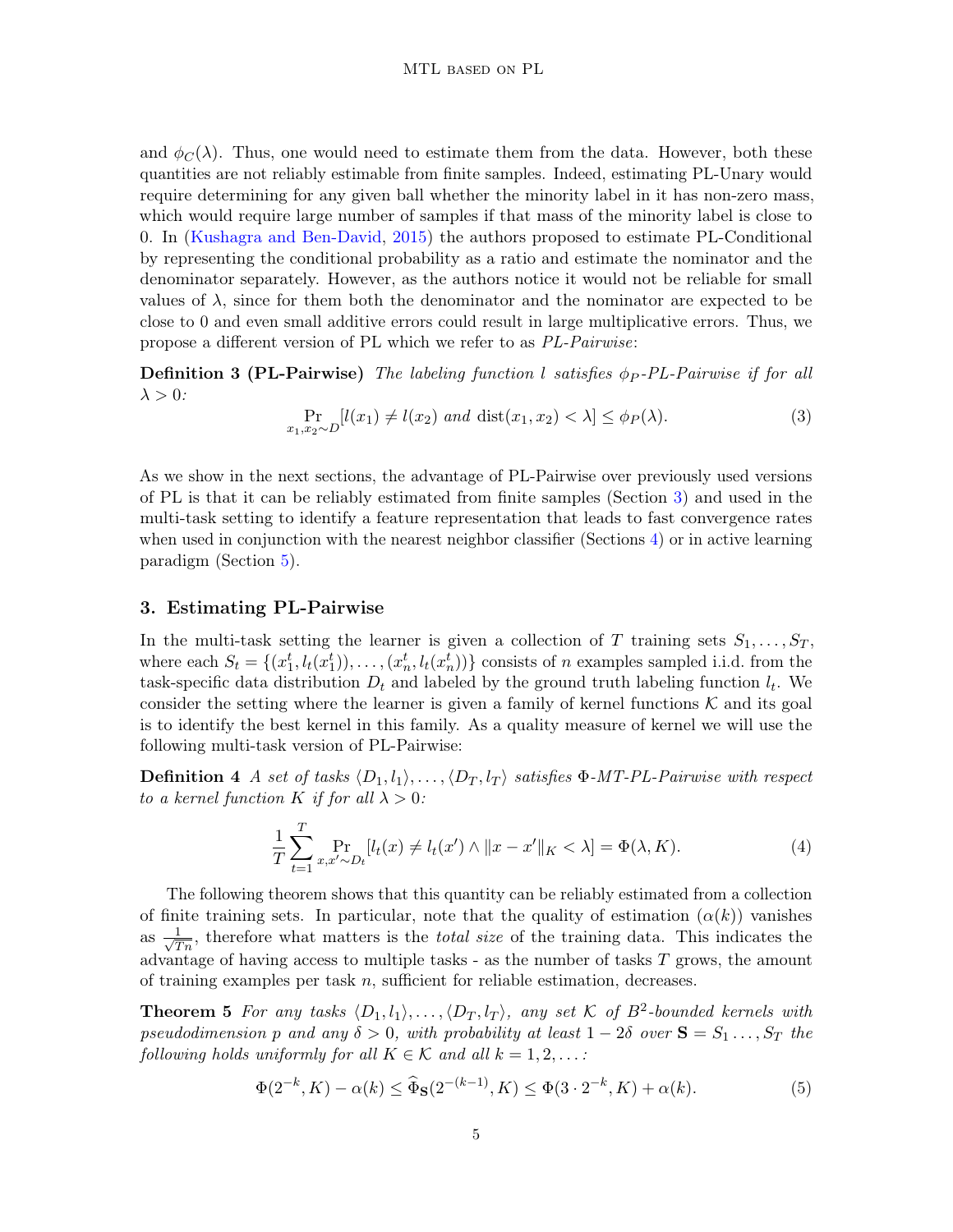where

$$
\alpha(k) = \sqrt{\frac{32p}{Tn} \log \left( \frac{30eT^2n^2B^2 \cdot 2^{2k}}{p} \right) + \frac{32}{Tn} \log \frac{2}{\delta} + \frac{32k}{Tn}} = \tilde{O}\left(\sqrt{\frac{pk}{Tn}}\right)
$$
(6)

$$
\widehat{\Phi}_{\mathbf{S}}(\lambda, K) = \frac{1}{T} \sum_{t=1}^{T} \frac{2}{n(n-1)} \sum_{1 \le i < j \le n} [y_i^t \ne y_j^t \wedge \|x_i^t - x_j^t\|_K < \lambda] \tag{7}
$$

**Proof** First, we utilize the standard 3-step procedure for some fixed  $\lambda$ . Step 1. Symmetrization. Define:

$$
Q = \{ \mathbf{S} \in (\mathcal{X} \times \mathcal{Y})^{(T,n)} : \exists K : \Phi(\lambda, K) \ge \widehat{\Phi}_{\mathbf{S}}(2\lambda, K) + \epsilon \}
$$
  

$$
R = \{ (\mathbf{S}, \widetilde{\mathbf{S}}) \in (\mathcal{X} \times \mathcal{Y})^{(T,n)} \times (\mathcal{X} \times \mathcal{Y})^{(T,n)} : \exists K : \widehat{\Phi}_{\widetilde{\mathbf{S}}}(\lambda, K) \ge \widehat{\Phi}_{\mathbf{S}}(2\lambda, K) + \epsilon/2 \}
$$

By triangle inequality:

$$
\Phi(\lambda, K) \ge \widehat{\Phi}_{\mathbf{S}}(2\lambda, K) + \epsilon \wedge \Phi(\lambda, K) \le \widehat{\Phi}_{\widetilde{\mathbf{S}}}(\lambda, K) + \frac{\epsilon}{2} \Rightarrow \widehat{\Phi}_{\widetilde{\mathbf{S}}}(\lambda, K) \ge \widehat{\Phi}_{\mathbf{S}}(2\lambda, K) + \frac{\epsilon}{2}.
$$
 (8)

Therefore:

$$
\Pr(R) \ge \Pr\{\exists K : \Phi(\lambda, K) \ge \widehat{\Phi}_{\mathbf{S}}(2\lambda, K) + \epsilon \wedge \Phi(\lambda, K) \le \widehat{\Phi}_{\widetilde{\mathbf{S}}}(\lambda, K) + \epsilon/2\}
$$
(9)

For  $S \in Q$  fix some K such that  $\Phi(\lambda, K) \ge \Phi_S(2\lambda, K) + \epsilon$ . Then, by McDiarmid's inequality  $\Pr{\Phi(\lambda, K) > \widehat{\Phi}_{\mathbf{S}}(\lambda, K) + \epsilon/2} \leq 0.5 \text{ if } Tn\epsilon^2 > 8 \log 2.$  Consequently  $\Pr(Q) \leq 2 \Pr(R)$ . Step 2. Permutations. Define  $\Gamma$  to be a set of permutations on pairs  $\{(1,1), \ldots, (T, 2n)\}$ such that  $\{\sigma(i, j), \sigma(i, n + j)\} = \{(i, j), (i, n + j)\}$  for every  $i = 1, ..., T$  and  $j = 1, ..., n$ . Then:

$$
\Pr(R) \le \max_{\left(\mathbf{S}, \tilde{\mathbf{S}}\right)} \Pr\{\sigma((\mathbf{S}, \tilde{\mathbf{S}})) \in R\}.
$$
\n(10)

Step 3. Reduction to a finite class. Fix  $(S, \tilde{S})$  such that there exists a kernel K:

$$
\widehat{\Phi}_{\widetilde{\mathbf{S}}}(\lambda, K) \ge \widehat{\Phi}_{\mathbf{S}}(2\lambda, K) + \epsilon/2. \tag{11}
$$

Let  $\tilde{\mathcal{K}}(3\lambda^2/2)$  be a subset of kernel family K such that for every  $K \in \mathcal{K}$  there exists a  $\tilde{K} \in \tilde{\mathcal{K}}(3\lambda^2/2)$  such that for every  $x_i^t, x_j^t \in \mathbf{S} \cup \tilde{\mathbf{S}}$ :

$$
||x_i^t - x_j^t||_{\tilde{K}}^2 - 3\lambda^2/2 \le ||x_i^t - x_j^t||_K^2 \le ||x_i^t - x_j^t||_{\tilde{K}}^2 + 3\lambda^2/2. \tag{12}
$$

Then:

$$
||x_i^t - x_j^t||_{\tilde{K}} \le \sqrt{2.5}\lambda \Rightarrow ||x_i^t - x_j^t||_K \le 2\lambda; \qquad ||x_i^t - x_j^t||_K \le \lambda \Rightarrow ||x_i^t - x_j^t||_{\tilde{K}} \le \sqrt{2.5}\lambda
$$

Therefore:

$$
\widehat{\Phi}_{\widetilde{\mathbf{S}}}(\sqrt{2.5}\lambda,\tilde{K}) \ge \widehat{\Phi}_{\mathbf{S}}(\sqrt{2.5}\lambda,\tilde{K}) + \epsilon/2. \tag{13}
$$

As a result, using McDiarmid's inequality:

$$
\Pr(R) \le \max_{\substack{\mathbf{S}, \mathbf{\tilde{S}}}} \Pr\{\sigma((\mathbf{S}, \tilde{\mathbf{S}})) \in R\} \le |\tilde{\mathcal{K}}(3\lambda^2/2)| \exp\left(-\frac{2\epsilon^2/4}{Tn(4/Tn)^2}\right)
$$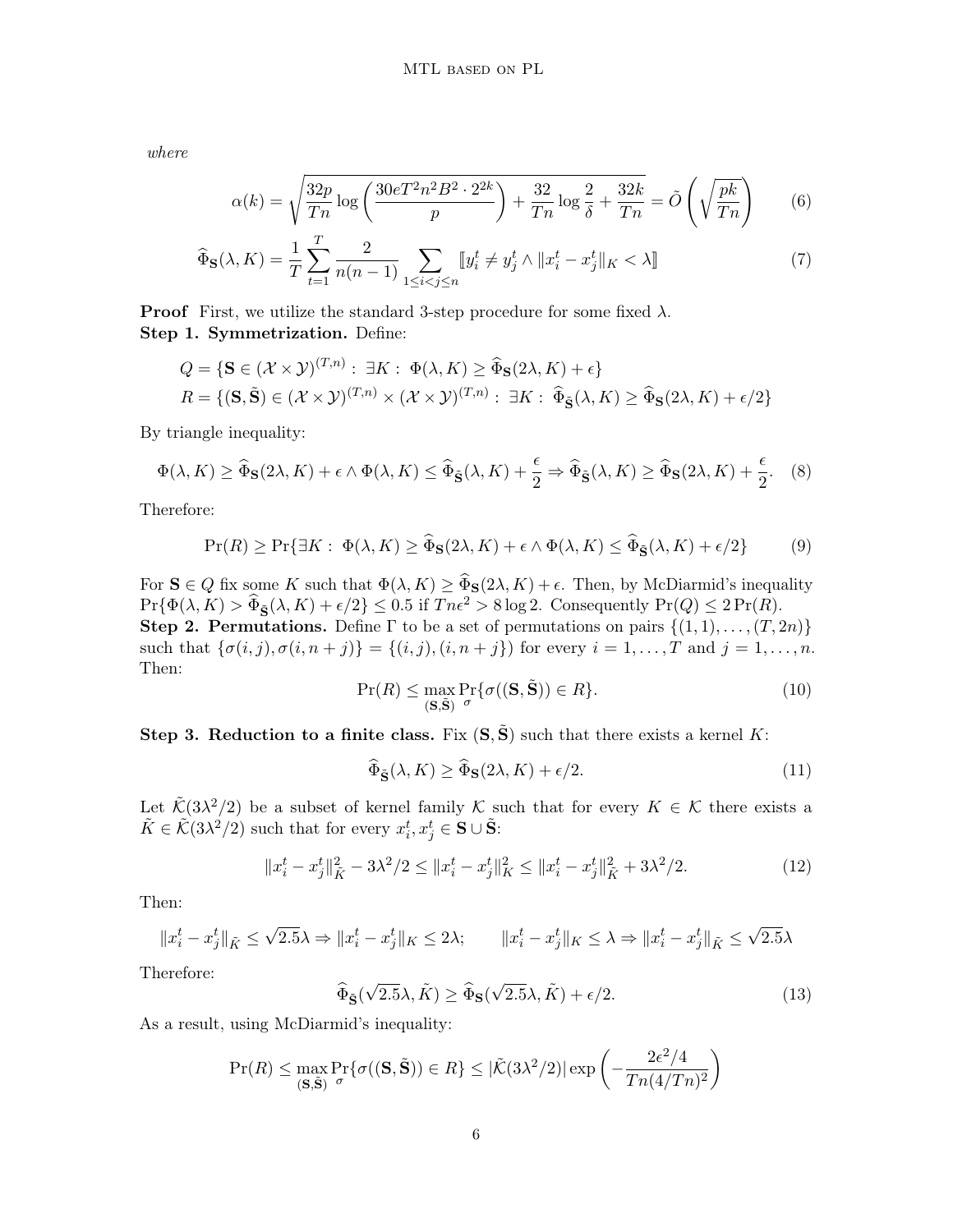According to Lemma [13](#page-13-4) in Appendix [A:](#page-13-5)

$$
|\tilde{\mathcal{K}}(3\lambda^2/2)| \le \mathcal{N}_{2Tn}^{\|\cdot\|^2}(\mathcal{K}, 3\lambda^2/2) \le \left(\frac{30eT^2n^2B^2}{p\lambda^2}\right)^p.
$$
 (14)

By re-writing the above in terms of  $\delta$  we obtain that for a fixed  $\lambda$  w.p.  $1 - \delta$  for all  $K \in \mathcal{K}$ :

$$
\Phi_T(\lambda, K) \le \widehat{\Phi}_S(2\lambda, K) + \sqrt{\frac{32p}{Tn} \log \left( \frac{30e^{2n^2B^2}}{p\lambda^2} \right) + \frac{32}{Tn} \log \frac{2}{\delta}}.
$$
\n(15)

**Step 4. Union bound.** Now we take a union bound over all  $\lambda$  of form  $2^{-k}$  by setting the corresponding  $\delta$  to  $\delta/2^k$ . As a result we obtain that w.p. at least  $1-\delta$  uniformly for all  $K \in \mathcal{K}$  and  $k = 1, 2, \ldots$ :

$$
\Phi_T(2^{-k}, K) \le \widehat{\Phi}_S(2^{-(k-1)}, K) + \sqrt{\frac{32p}{Tn} \log \left( \frac{30e^{2n^2B^2 \cdot 2^{2k}}}{p} \right) + \frac{32}{Tn} \log \frac{2}{\delta} + \frac{32k}{Tn}}.
$$
 (16)

By repeating the same procedure in the opposite direction, we obtain the statement of Theorem [5.](#page-4-1)

### <span id="page-6-0"></span>4. Application to Nearest Neighbor

Both PL-Unary and PL-Conditional have been shown to characterize the sample complexity of the Nearest Neighbor classifier [\(Urner et al.,](#page-12-1) [2011;](#page-12-1) [Kushagra and Ben-David,](#page-12-12) [2015\)](#page-12-12). The following theorem shows that similar result can be obtained using PL-Pairwise (proof can be found in Appendix [B.1\)](#page-14-0).

**Theorem 6** Let  $\mathcal{X}$  be the input domain equipped with a distance measure d. Assume that the tasks  $\langle D_1, l_1 \rangle, \ldots, \langle D_T, l_T \rangle$  satisfy MT-PL-Pairwise with function  $\Phi(\lambda)$  (with respect to the distance dist). Let  $S_1, \ldots, S_T$  be T training sets, where every  $S_i$  consists of n points sampled i.i.d. according to the task-specific marginal distribution  $D_i$  and labeled by  $l_i$ . Then the following holds:

<span id="page-6-1"></span>
$$
\mathop{\mathbf{E}}_{S_1,\dots,S_T} \frac{1}{T} \sum_{t=1}^T \text{er}_t(NN(S_t)) \le \min_{\lambda} \left( \frac{r(\lambda)}{ne} + n\Phi(\lambda) \right),\tag{17}
$$

where  $er_t(NN(S_t))$  is the expected error of the nearest neighbor classifier on task  $\langle D_t, l_t \rangle$ obtained based on the training set  $S_t$  and  $r(\lambda)$  is the number of sets of diameter at most  $\lambda$ needed to cover the input space.

This result shows that  $\Phi(\lambda)$  can be used to characterize how easy (on average) it is to learn given tasks using Nearest Neighbor. In general, the faster the decay of  $\Phi(\lambda)$  with  $\lambda \to 0$ , the fewer samples per task n are sufficient to guarantee low average expected error. In order to see how Theorem [6](#page-6-1) compares to the analogous results for PL-Unary [\(Urner](#page-12-13) [and Ben-David,](#page-12-13) [2013\)](#page-12-13) and PL-Conditional [\(Kushagra and Ben-David,](#page-12-12) [2015\)](#page-12-12) (fully stated in Appendix [B.2\)](#page-14-1), consider the case of a single task,  $T = 1$ , and  $\mathcal{X} \subset [0, 1]^d$  with Euclidean metric. In this case  $r(\lambda)$  behaves as  $\lambda^{-d}$ .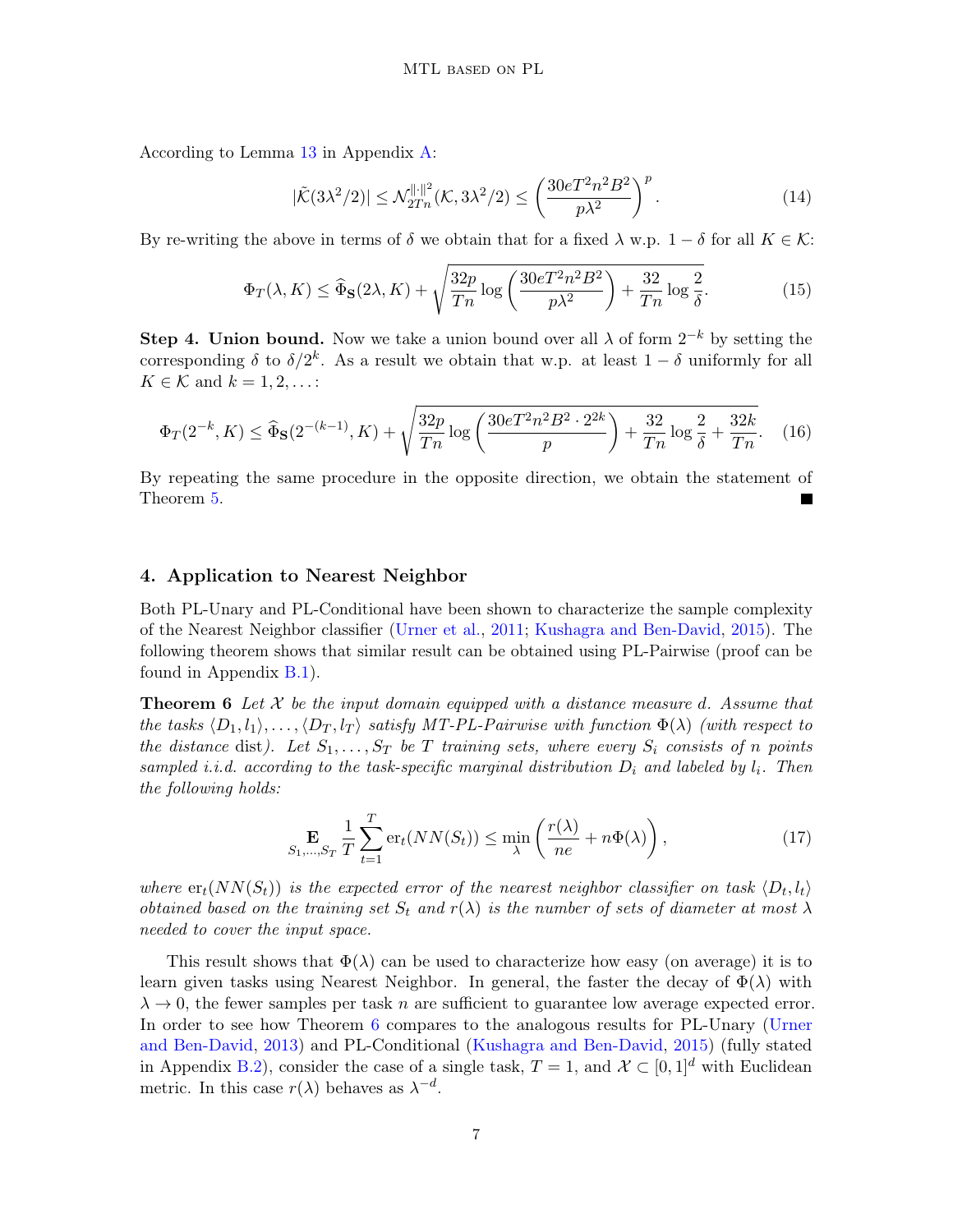**Exponential Lipschitzness** First suppose that PL-Pairwise is satisfied with  $\phi_P(\lambda)$  =  $e^{-1/\lambda}$ . In this case Theorem [6](#page-6-1) leads to sample complexity  $O\left(\frac{1}{\epsilon \delta} \log^d \frac{1}{\epsilon \delta}\right)$ . With the same condition on PL-Conditional (Theorem [15\)](#page-14-2) gives the same complexity bound. The same condition on PL-Unary (Theorem [14\)](#page-14-3) results in  $O\left(\frac{1}{\epsilon \delta} \log^d \frac{1}{\epsilon}\right)$ . So we see that under exponentially decaying PL Theorem [6](#page-6-1) provides essentially the same sample complexity guarantees for Nearest Neighbor, as the previously known measures.

Polynomial Lipschitzness Suppose now that the labeling function satisfies PL-Pairwise with  $\phi_P(\lambda) = \lambda^m$  for some  $m \in \mathbb{N}$ ,  $m \geq d$ . In this case Theorem [6](#page-6-1) leads to sample complexity of  $O\left(\left(\frac{1}{\epsilon\delta}\right)^{\frac{m+d}{m-d}}\right)$ . Under the same assumption but on PL-Unary (Theorem [14\)](#page-14-3) one obtains  $O\left(\frac{1}{\delta}\right)$  $rac{1}{\delta}$   $\left(\frac{1}{\epsilon}\right)$  $\frac{1}{\epsilon}$   $\left(\frac{d+m}{m}\right)$ . Finally, the same condition on PL-Conditional (Theorem [15\)](#page-14-2) leads to  $O\left(\left(\frac{1}{\epsilon\delta}\right)^{\frac{m+d}{m}}\right)$ . Thus, it might appear like the result of Theorem [6](#page-6-1) is weaker than those based on PL-Unary and PL-Conditional. However, it is based on potentially weaker assumption, because PL-Pairwise might be decaying regardless of the labeling function just because having two  $\lambda$ -close points might be unlikely. In fact, as the following theorem shows, these results are incomparable (proof can be found in Appendix [B.2.1\)](#page-15-0):

<span id="page-7-0"></span>**Theorem 7** Let the domain be  $\mathcal{X} \subset [-1,1]$  and the labeling function be  $l(x) = \text{sign}(x)$ . Then there exist distributions  $D_1$  and  $D_2$  such that guarantees provided by Theorem [6](#page-6-1) based on PL-Pairwise are stronger than those based on PL-Unary and PL-Conditional for  $D_1$  and weaker for  $D_2$ .

Now we show how Theorem [6,](#page-6-1) combined with Theorem [5](#page-4-1) can be used to select a kernel for using it later with the nearest neighbor classification and obtaining faster learning rates.

#### 4.1. Selecting a kernel for Nearest Neighbor

Assume that for all kernels  $K r(K, \lambda)$  behaves as  $\lambda^{-d}$  and that there exists a kernel  $K^* \in \mathcal{K}$ such that  $\Phi(K, \lambda) = \lambda^m$  for some  $m > d$ . For fixed  $\epsilon$  and  $\delta$  select a kernel  $\widehat{K}$  for which  $\widehat{\lambda}$ satisfying

$$
\widehat{\Phi}(2\lambda, K)r(\lambda) < \epsilon^2 \delta^2/2\tag{18}
$$

is the largest. For  $\lambda^* \sim (\epsilon \delta)^{\frac{2}{m-d}}$  and  $T_n \sim \tilde{O}\left((\frac{1}{\epsilon \delta})^{\frac{2m}{m-d}}\right)$ :

$$
r(\lambda^*)\alpha(-\log\lambda^*) < \epsilon^2 \delta^2/4; \qquad r(\lambda^*)\Phi(3\lambda^*, K^*) < \epsilon^2 \delta^2/4
$$

Thus, according to Theorem [5:](#page-4-1)

$$
r(\lambda^*)\widehat{\Phi}(2\lambda^*, K^*) \le r(\lambda^*)(\Phi(3\lambda^*, K^*) + \alpha(-\log \lambda^*)) < \epsilon^2 \delta^2/2. \tag{19}
$$

Therefore, due to the choice of  $\widehat{K}$ ,  $\widehat{\lambda} \geq \lambda^*$ . Thus, using Theorem [5](#page-4-1) again:

$$
r(\hat{\lambda})\Phi(\hat{\lambda},\hat{K}) \le r(\hat{\lambda})(\hat{\Phi}(2\hat{\lambda},\hat{H}) + \alpha(-\log\hat{\lambda})) \le \epsilon^2 \delta^2/2 + r(\lambda)\alpha(-\log\lambda^*) < \epsilon^2 \delta^2,\tag{20}
$$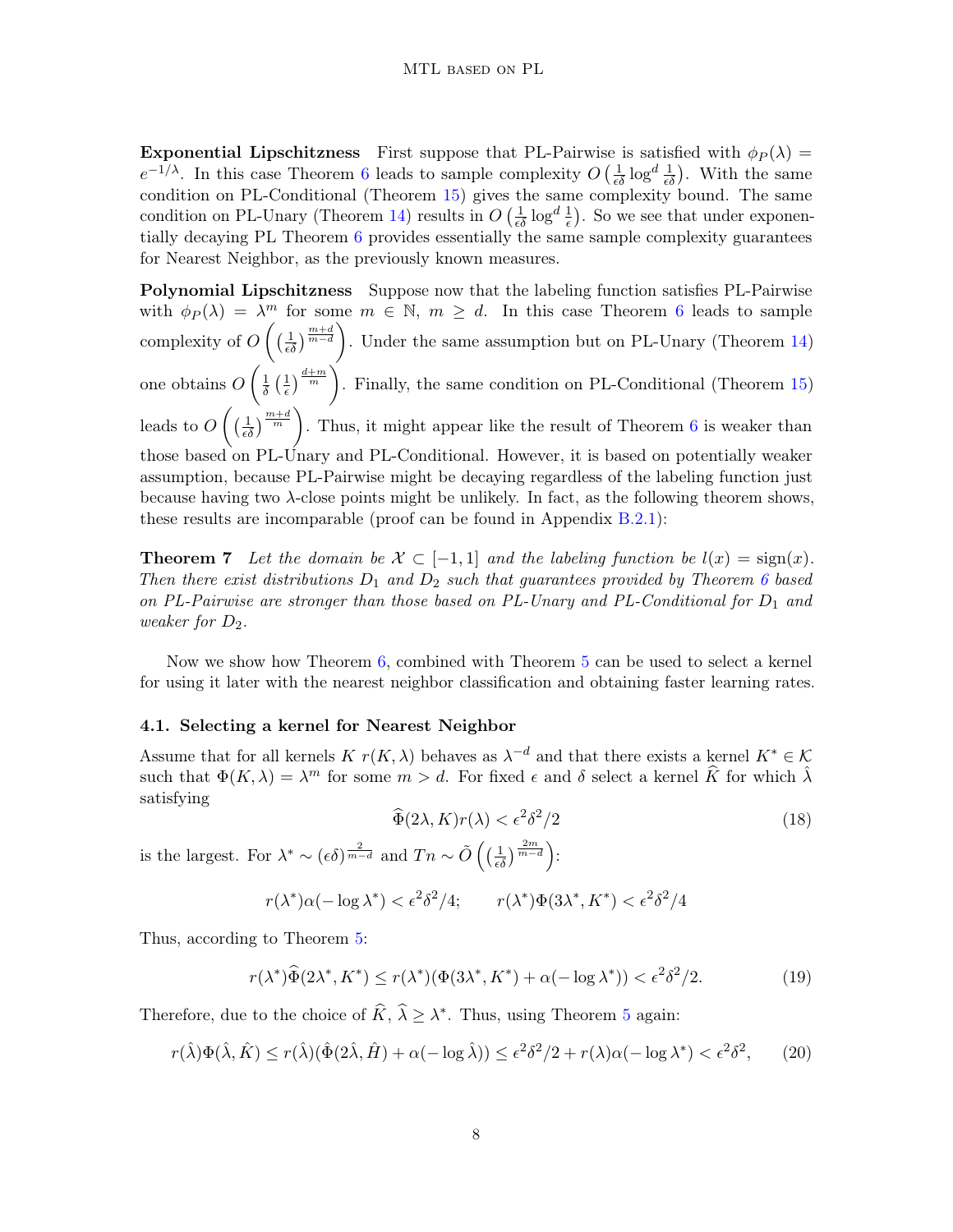which means that  $(\epsilon, \delta)$ -multi-task-guarantees for Nearest Neighbor using kernel  $\widehat{K}$  are implied with the number of sample per task  $n$  satisfying:

$$
n \sim \sqrt{\frac{r(\widehat{\lambda})}{\Phi(\widehat{\lambda}, \widehat{K})}} \sim \left(\frac{1}{\epsilon \delta}\right)^{\frac{m+d}{m-d}}.
$$

Thus one can identify a beneficial kernel and learn every given task using Nearest Neighbor with access to  $T \sim \tilde{O}\left(\frac{1}{\epsilon \delta}\right)$  tasks and  $n \sim O\left(\left(\frac{1}{\epsilon \delta}\right)^{\frac{m+d}{m-d}}\right)$  labeled samples per task. This example shows how overhead associated with estimation of  $\Phi(\lambda, K)$  and identification of a beneficial kernel function spreads across the tasks and by having access to sufficiently many tasks one can recover the sample guarantees in terms of number of samples per task, as if that beneficial kernel was known in advance.

### <span id="page-8-0"></span>5. Application in active learning

The usefulness of the notion of Probabilistic Lipschitzness in cluster-based active learning was demonstrated in [\(Urner et al.,](#page-13-1) [2013\)](#page-13-1). The authors proposed a labeling procedure, called PLAL, that takes an unlabeled training set, queries labels of some of the sample points and returns a, possibly erroneous, full labeling of the sample. It starts with partitioning the input space into large regions and automatically assigns labels to those that seem to be label-homogeneous after a few queries, all the remaining clusters are refined and the procedure repeats recursively. The authors showed that it is possible to control the amount of incorrect labels that PLAL assigns and therefore this algorithm can be safely used as a pre-procedure to various learning methods, such as empirical risk or regularized empirical risk minimization. Moreover, the amount of queries that PLAL makes, and thus the potential savings in terms of label complexity that it offers, can be characterized using PL-Unary. As in the case of the sample complexity of Nearest Neighbor, the faster the decay of  $\phi_{U}(\lambda)$ , the fewer queries PLAL needs to produce a full labeling of the initial set. Thus, by selecting a data representation, under which this decay is fast, one could obtain significant savings in terms of label complexity. In the following we show that the number of queries that a refined version of PLAL, proposed in [\(Kpotufe et al.,](#page-12-14) [2015\)](#page-12-14), makes can be also characterized using PL-Pairwise.

The algorithm from [\(Kpotufe et al.,](#page-12-14) [2015\)](#page-12-14) (for completeness the pseudo-code is provided in Appendix [C\)](#page-17-0) takes as input accuracy and confidence parameters  $\epsilon$  and  $\delta$ , an unlabeled training set and a hierarchical partition of the input space:

**Definition 8** A hierarchical partition  $P = \{P_l, l \in \mathbb{N}\}\$ is a collection of partitions of the domain X. Formally, for every  $l \in \mathbb{N}$   $T_l$  is a collection of disjoint sets C such that:

- for every  $C \in \mathcal{C}$  diam $(C) = \sup_{x,x' \in C} \text{dist}(x,x') \leq 2^{-l}$
- $\mathcal{X} \subset \cup_{C \in \mathcal{C}} C$
- every  $C \in P_l$  has a parent  $C'$  in  $P_{l-1}$  such that  $C \subset C'$

The hierarchical partition P has tree-growth rate  $\kappa \geq 1$  if for every  $l |P_l| \leq 2^{\kappa l}$ .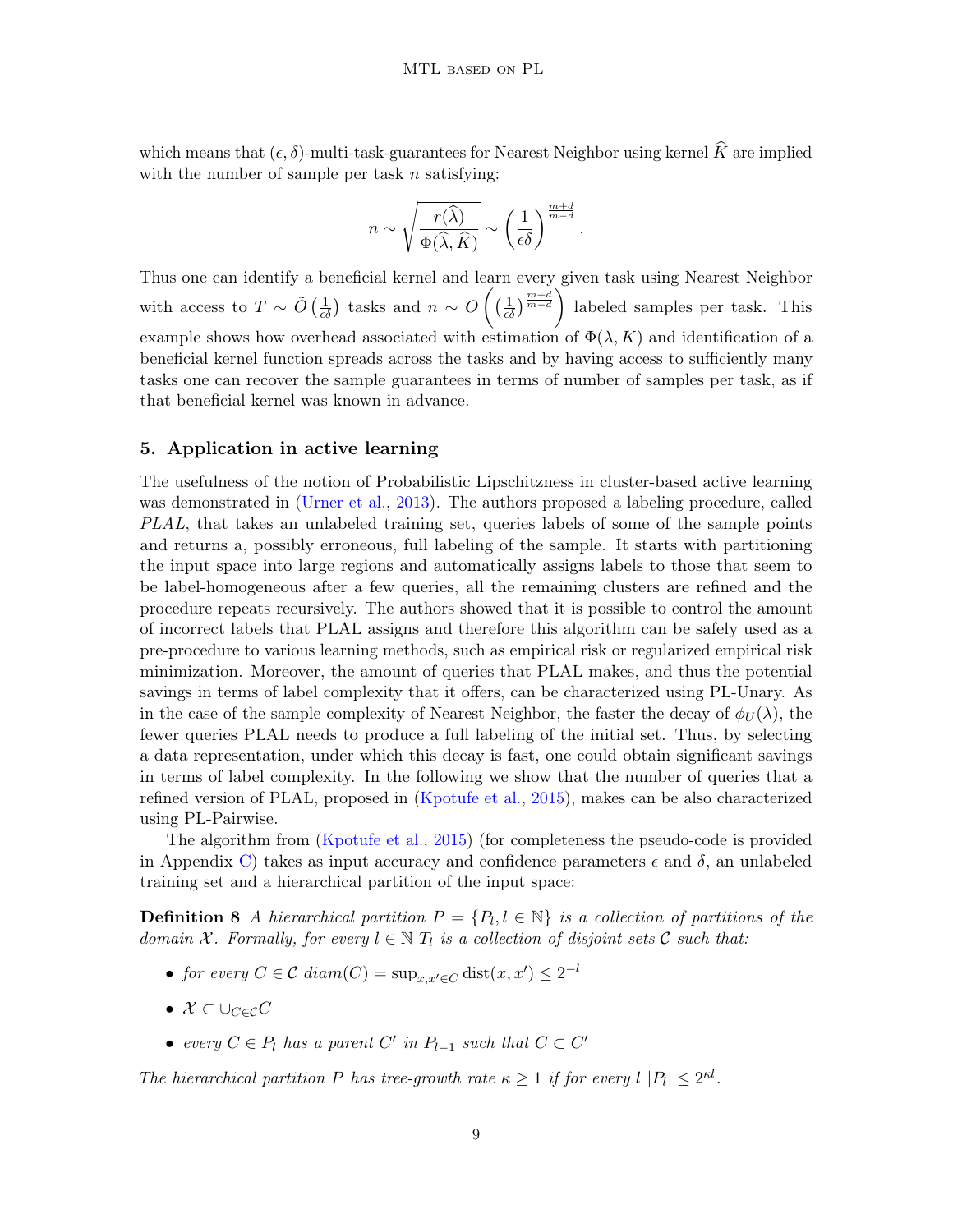The following theorem provides the guarantees for this method in terms of PL-Pairwise:

**Theorem 9** Let  $\mathcal{X}$  be the input domain equipped with a distance measure d with diameter at most 1. Let  $0 < \epsilon, \delta < 1/2$  and  $\tau = 1/2 - \epsilon/162$ . Assume that the tasks  $\langle D_1, l_1 \rangle, \ldots, \langle D_T, l_T \rangle$ satisfy MT-PL-Pairwise with function  $\Phi(\lambda)$  (with respect to the distance d). Let  $X_1, \ldots, X_T$ be T training sets, where every  $X_i$  consists of n points sampled i.i.d. according to the taskspecific marginal distribution  $D_i$ . Assume that  $n \geq 81(16V_P \log(2n) + \log(8T/\delta))/\epsilon^2$ , where  $V_P$  is the Vapnik-Chervonenkis dimension of the class of all clusters of  $P$ . Then the following holds:

- running algorithm from [\(Kpotufe et al.,](#page-12-14) [2015\)](#page-12-14) on each of  $X_t$  with parameters  $\epsilon$  and  $\delta/T$  produces a full labeling of  $X_t$  with at most  $\epsilon$ -fraction of labels being incorrect with probability at least  $1 - \delta$
- the expected number of queries that the algorithm makes, averaged across all tasks, is at most:

<span id="page-9-0"></span>
$$
\min_{l} \left( 2^{\kappa l} \cdot 2\kappa ln \epsilon + 7\delta n + n \cdot \sqrt{\frac{2 \cdot 2^{\kappa l} \Phi(2^{-l})}{1 - 4\tau_{\epsilon}^2}} \right). \tag{21}
$$

The first statement of the above theorem follows directly from [\(Kpotufe et al.,](#page-12-14) [2015\)](#page-12-14). The proof of the second statement can be found in Appendix [C.1.](#page-17-1)

To better see the implications of this result and how it compares to the result of [Kpotufe](#page-12-14) [et al.](#page-12-14)  $(2015)$ , consider the case of one task,  $T = 1$ , and suppose the the data distribution satisfies polynomial Lipschitzness:  $\phi_P(\lambda) = \lambda^m$ . Then the expected number of queries, as guaranteed by Theorem [9,](#page-9-0) is at most:

$$
\tilde{O}\left(\left(\frac{1}{\epsilon}\right)^{\frac{4\kappa+m}{\kappa+m}}\right).
$$
\n(22)

Analogously to the case of the nearest neighbor classification, it leads to the conclusion that as the distribution gets nicer, i.e.  $m \to \infty$ , the query complexity of the labeling procedure reduces to  $\tilde{O}(\frac{1}{\epsilon})$  $\frac{1}{\epsilon}$ ). Under the same assumption on PL-Unary, from Theorem 11 in [\(Kpotufe](#page-12-14) [et al.,](#page-12-14) [2015\)](#page-12-14) one obtains the label complexity of:

<span id="page-9-2"></span><span id="page-9-1"></span>
$$
C2^{\kappa\alpha/(\kappa+\alpha)} \cdot \epsilon^{\alpha/(\kappa+\alpha)} \log(1/\epsilon) \cdot n = \tilde{O}\left(\left(\frac{1}{\epsilon}\right)^{\frac{2\kappa+\alpha}{\kappa+\alpha}}\right)
$$
(23)

While it may seem like, as in the case of Nearest Neighbors, the guarantees provided by Theorem [9](#page-9-0) are weaker than [\(23\)](#page-9-1), both results lead to the same conclusion: as the distribution gets nicer, i.e.  $\alpha \to \infty$ , the query complexity of the labeling procedure reduces to  $\tilde{O}(\frac{1}{\epsilon})$  $\frac{1}{\epsilon}$ . Moreover, in fact, the following theorem shows that they are incomparable (the proof can be found in Appendix [C.2\)](#page-18-0):

**Theorem 10** Let the domain be  $\mathcal{X} \subset [-1, 1]$  and the labeling function be  $l(x) = \text{sign}(x)$ . Then there exist distributions  $D_1$  and  $D_2$  such that guarantees provided by Theorem [9](#page-9-0) based on PL-Pairwise are stronger than those based on PL-Unary for  $D_1$  and weaker for  $D_2$ .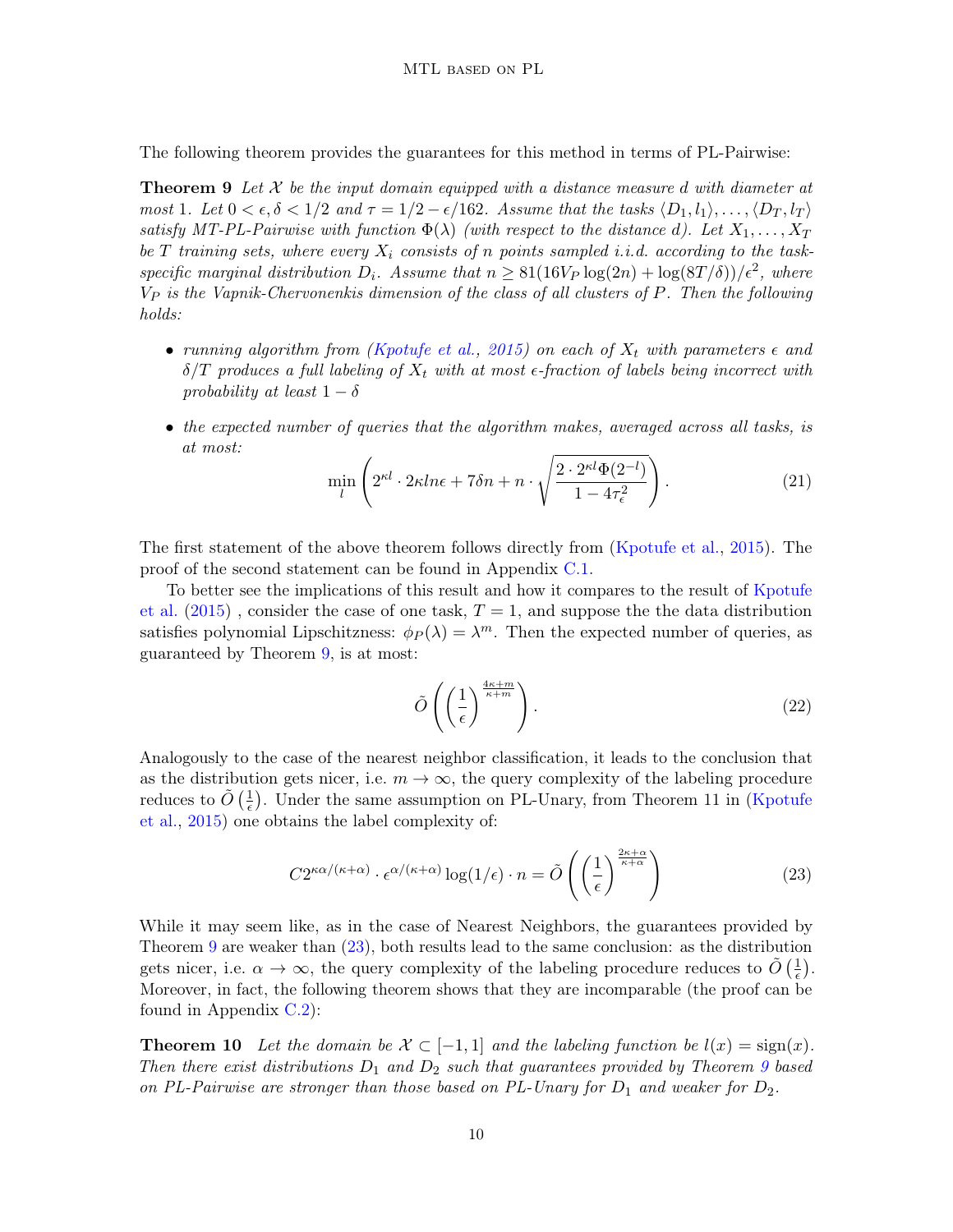Now we show that in combination with Theorem [5,](#page-4-1) we obtain a method for selecting a kernel in a given kernel family, such that when used in algorithm from [Kpotufe et al.](#page-12-14) [\(2015\)](#page-12-14), it would lead to label complexity saving, while providing a full labeling of initially unlabeled samples which then can be safely used by any (regularized) empirical risk minimization method.

### 5.1. Selecting a kernel for active learning

Suppose that for all kernels in K there exists a hierarchical partition with tree-growth rate  $\kappa$ and that there exists a kernel  $K^*$  for which  $\Phi(\lambda, K^*) = \lambda^m$  for some  $m > \kappa$ . Consider two cases.

**Case 1:** *m* is known. Let  $\hat{K}$  be a kernel for which  $\hat{\lambda}$  satisfying:

$$
\frac{\hat{\Phi}(2\lambda,\hat{K})}{\lambda^{\kappa}} \le \epsilon^{\frac{3(m-\kappa)}{m+\kappa}} \tag{24}
$$

is the largest. For  $\lambda^* \sim \epsilon^{\frac{3}{m+k}}$  and  $T_n \sim (\frac{1}{\epsilon})$  $\frac{1}{\epsilon}$   $\frac{6m}{m+\kappa}$  according to Theorem [5:](#page-4-1)

$$
\frac{\hat{\Phi}(2\lambda^*,K^*)}{(\lambda^*)^{\kappa}} \le \frac{\Phi(2\lambda^*,K^*) + \alpha(-\log\lambda^*)}{(\lambda^*)^{\kappa}} \le \epsilon^{\frac{3(m-\kappa)}{m+\kappa}}
$$

Thus,  $\hat{\lambda} \geq \lambda^*$ . Moreover, again by Theorem [5:](#page-4-1)

$$
\frac{\Phi(\hat{\lambda}, \hat{K})}{\hat{\lambda}^{\kappa}} \le \frac{\hat{\Phi}(2\hat{\lambda}, \hat{K}) + \alpha(-\log \hat{\lambda})}{\hat{\lambda}^{\kappa}} \le 2\epsilon^{\frac{3(m-\kappa)}{m+\kappa}}.
$$
\n(25)

Therefore, the expected average number of queries that algorithm from [Kpotufe et al.](#page-12-14) [\(2015\)](#page-12-14) based on kernel  $\tilde{K}$  will perform on T tasks is at most:

$$
\left(\frac{\epsilon}{\hat{\lambda}^{\kappa}} + \sqrt{\frac{\Phi(\hat{\lambda}, \hat{K})}{\hat{\lambda}^{\kappa}\epsilon}}\right) \cdot n' \le \left(\frac{\epsilon}{(\lambda^*)^{\kappa}} + \epsilon^{\frac{m-2\kappa}{m+\kappa}}\right) \cdot n' \sim \tilde{O}\left(\left(\frac{1}{\epsilon}\right)^{\frac{m+4\kappa}{m+\kappa}}\right),\tag{26}
$$

which for large m is less than  $\tilde{O}(\frac{1}{\epsilon^2})$  $\frac{1}{\epsilon^2}$ ) and recovers the guarantees for label complexity when using a kernel with  $\phi_P(\lambda) = \lambda^m$ .

**Case 2:** *m* is unknown. Let  $\hat{K}$  be a kernel for which  $\hat{\lambda}$  satisfying:

$$
\frac{\hat{\Phi}(2\lambda,\hat{K})}{\lambda^{\kappa}} \le \epsilon^3 \tag{27}
$$

is the largest. For  $\lambda^* \sim \epsilon^{\frac{3}{m-k}}$  and  $T_n \sim (\frac{1}{\epsilon})$  $\frac{1}{\epsilon}$  of  $\frac{6m}{m-\kappa}$  according to Theorem [5:](#page-4-1)

$$
\frac{\hat{\Phi}(2\lambda^*,K^*)}{(\lambda^*)^{\kappa}} \le \frac{\Phi(2\lambda^*,K^*) + \alpha(-\log\lambda^*)}{(\lambda^*)^{\kappa}} \le \epsilon^3
$$

Thus,  $\hat{\lambda} \geq \lambda^*$ . By Theorem [5:](#page-4-1)

$$
\frac{\Phi(\hat{\lambda}, \hat{K})}{\hat{\lambda}^{\kappa}} \le \frac{\hat{\Phi}(2\hat{\lambda}, \hat{K}) + \alpha(-\log \hat{\lambda})}{\hat{\lambda}^{\kappa}} \le 2\epsilon^3.
$$
\n(28)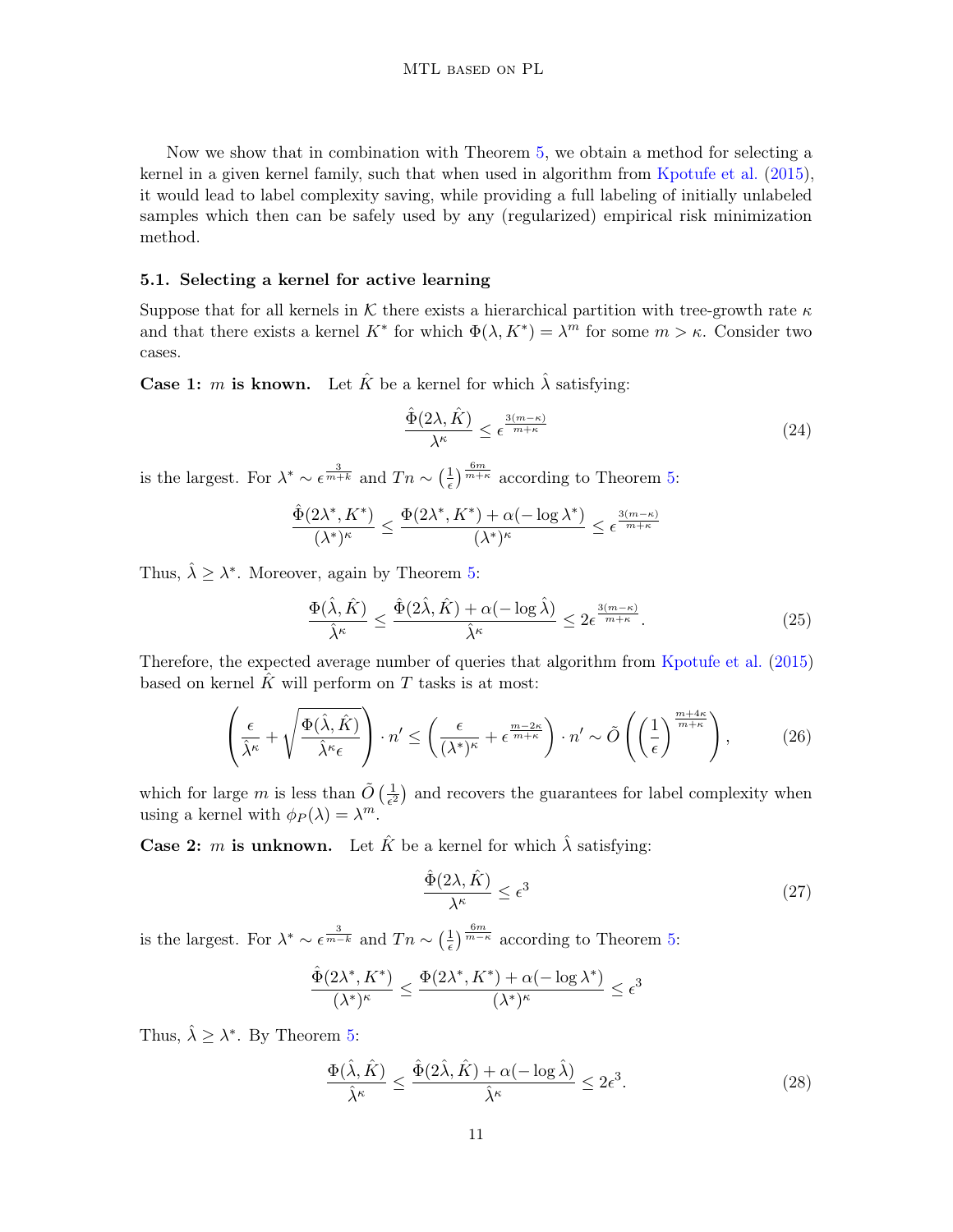Therefore, the expected average number of queries that the algorithm from [Kpotufe et al.](#page-12-14)  $(2015)$  based on kernel K will perform on T tasks is at most:

$$
\left(\frac{\epsilon}{\hat{\lambda}^{\kappa}} + \sqrt{\frac{\Phi(\hat{\lambda}, \hat{K})}{\hat{\lambda}^{\kappa}\epsilon}}\right) \cdot n' \le \left(\frac{\epsilon}{(\lambda^*)^{\kappa}} + \epsilon\right) \cdot n' \sim \tilde{O}\left(\left(\frac{1}{\epsilon}\right)^{\frac{m+2\kappa}{m-\kappa}}\right),\tag{29}
$$

which again for large m leads to improvement over querying all  $n' \sim O\left(\frac{1}{\epsilon^2}\right)$  $\frac{1}{\epsilon^2}$ ) labels.

Thus, in both cases, under an assumption of existence of a beneficial kernel (with sufficiently quickly decaying  $\Phi(K,\lambda)$ , using Theorem [5](#page-4-1) one is able to identify a kernel that would lead to siginifcant label complexity reductions when used in active labeling procedure from [Kpotufe et al.](#page-12-14) [\(2015\)](#page-12-14) and thus, would lead to label complexity savings regardless of which risk minimization method is used later on for solving all tasks of interest.

### 6. Conclusion

In this work we have shown an alternative approach to multi-task representation learning that uses the notion of Pairwise-PL as a quality measure of kernel functions. We have shown that PL-Pairwise, in contrast to previously proposed versions of PL, can be reliably estimated from finite data. In particular, we demonstrated how to select a representation (a kernel function) that would lead to faster learning rates it terms of number of samples per task when used for the nearest neighbor classification or in active learning paradigm. However, our analysis of these two applications is limited by the assumption that the covering number of the input space in case of NN classification and tree-width of hierarchical partition in active learning behave equally for all kernels in the family. In practice, this assumption might not be satisfied and one would need to take it into account. In this work we focused only on statistical aspects of learning a kernel based on PL-Pairwise. Thus an important future direction is to develop an efficient algorithmic solution for the proposed approach.

### Acknowledgments

This work was in parts funded by the European Research Council under the European Union's Seventh Framework Programme (FP7/2007-2013)/ERC grant agreement no 308036.

#### References

- <span id="page-11-0"></span>A. Argyriou, T. Evgeniou, and M. Pontil. Multi-task feature learning. In Conference on Neural Information Processing Systems (NIPS), 2007a.
- <span id="page-11-3"></span>A. Argyriou, C. A. Micchelli, M. Pontil, and Y. Ying. A spectral regularization framework for multi-task structure learning. In Conference on Neural Information Processing Systems (NIPS), 2007b.
- <span id="page-11-1"></span>A. Argyriou, T. Evgeniou, and M. Pontil. Convex multi-task feature learning. Machine Learning, 73(3), 2008.
- <span id="page-11-2"></span>S. Ben-David and R. Urner. The sample complexity of agnostic learning under deterministic labels. In Conference on Learning Theory (COLT), 2014.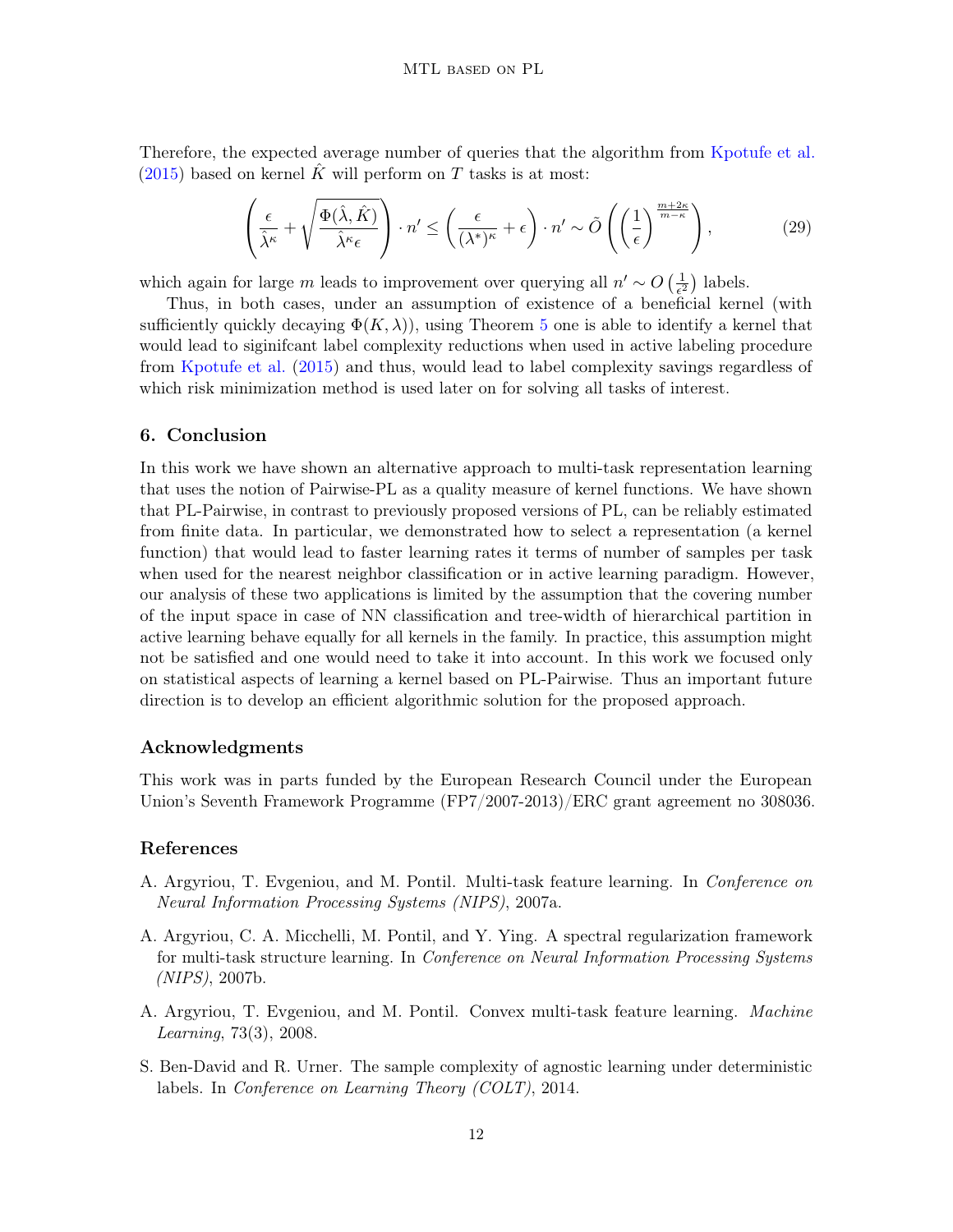- <span id="page-12-0"></span>R. Caruana. Multitask learning. Machine Learning, 1997.
- <span id="page-12-4"></span>T. Jebara. Multi-task feature and kernel selection for SVMs. In International Conference on Machine Learning (ICML), 2004.
- <span id="page-12-5"></span>T. Jebara. Multitask sparsity via maximum entropy discrimination. Journal of Machine Learning Research (JMLR), 2011.
- <span id="page-12-14"></span>S. Kpotufe, R. Urner, and S. Ben-David. Hierarchical label queries with data-dependent partitions. In Conference on Learning Theory (COLT), 2015.
- <span id="page-12-2"></span>A. Kumar and H. Daumé III. Learning task grouping and overlap in multi-task learning. In International Conference on Machine Learning (ICML), 2012.
- <span id="page-12-12"></span>S. Kushagra and S. Ben-David. Information preserving dimensionality reduction. In International Conference on Algorithmic Learning Theory (ALT), 2015.
- <span id="page-12-7"></span>K. Lounici, M. Pontil, A. B. Tsybakov, and S. van De Geer. Taking advantage of sparsity in multi-task learning. In Conference on Learning Theory (COLT), 2009.
- <span id="page-12-8"></span>A. Maurer. Bounds for linear multi-task learning. Journal of Machine Learning Research  $(JMLR), 2006.$
- <span id="page-12-6"></span>A. Maurer and M. Pontil. Excess risk bounds for multitask learning with trace norm regularization. In Conference on Learning Theory (COLT), 2013.
- <span id="page-12-10"></span>A. Maurer, M. Pontil, and B. Romera-Paredes. Sparse coding for multitask and transfer learning. In International Conference on Machine Learning (ICML), 2013.
- <span id="page-12-9"></span>A. Maurer, M. Pontil, and B. Romera-Paredes. An inequality with applications to structured sparsity and multitask dictionary learning. In Conference on Learning Theory (COLT), 2014.
- <span id="page-12-11"></span>A. Pentina and S. Ben-David. Multi-task and lifelong learning of kernels. In International Conference on Algorithmic Learning Theory (ALT), 2015.
- <span id="page-12-3"></span>B. Romera-Paredes, A. Argyriou, N. Berthouze, and M. Pontil. Exploiting unrelated tasks in multi-task learning. In International Conference on Artificial Intelligence and Statistics (AISTATS), 2012.
- <span id="page-12-16"></span>S. Shalev-Shwartz and S. Ben-David. Understanding Machine Learning: From Theory to Algorithms. Cambridge University Press, 2014.
- <span id="page-12-15"></span>N. Srebro and S. Ben-David. Learning bounds for support vector machines with learned kernels. In Conference on Learning Theory (COLT), 2006.
- <span id="page-12-13"></span>R. Urner and S. Ben-David. Probabilistic Lipschitzness: A niceness assumption for deterministic labels. In Learning Faster from Easy Data - Workshop @ NIPS, 2013.
- <span id="page-12-1"></span>R. Urner, S. Shalev-Shwartz, and S. Ben-David. Access to unlabeled data can speed up prediction time. In International Conference on Machine Learning (ICML), 2011.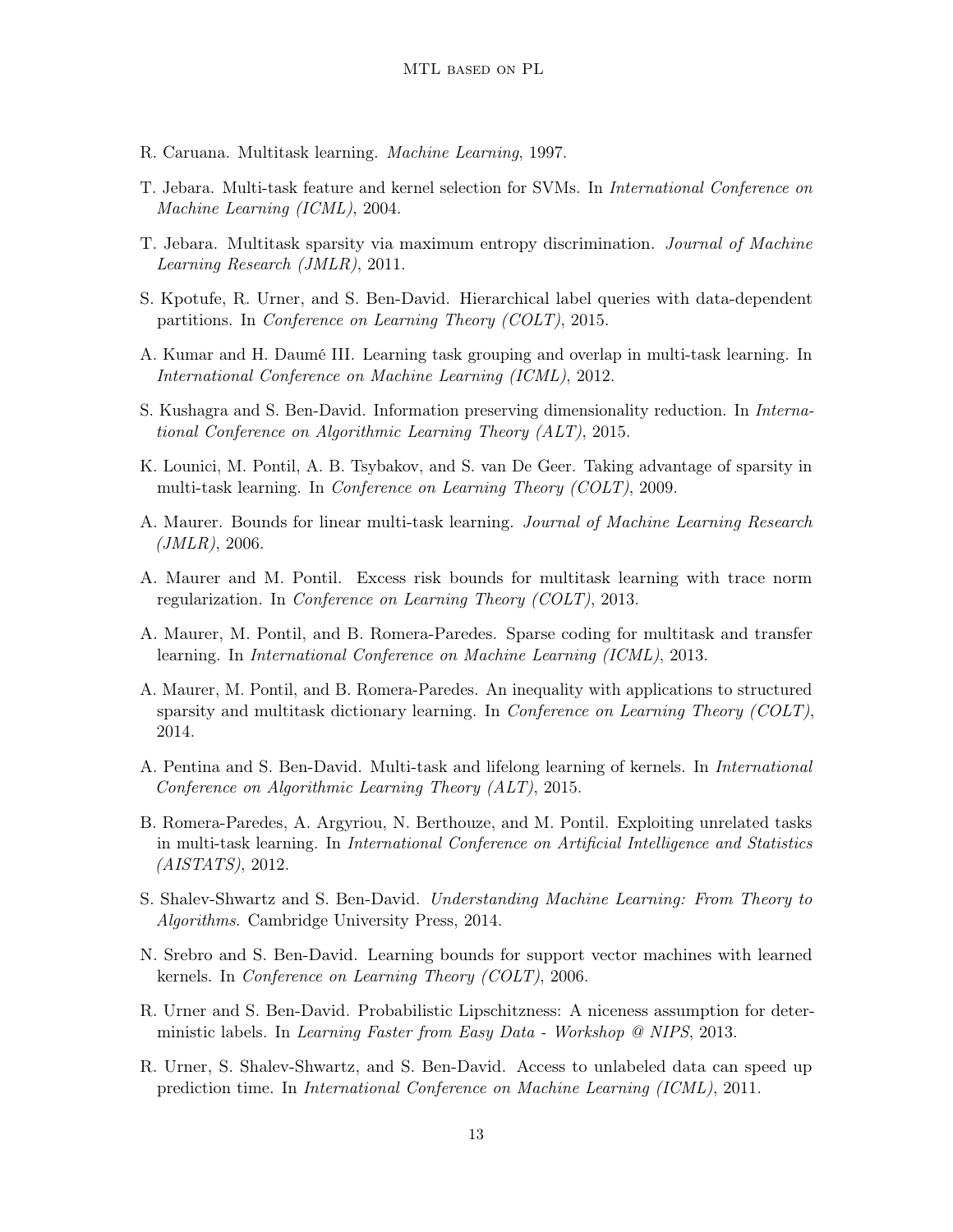- <span id="page-13-1"></span>R. Urner, S. Wulff, and S. Ben-David. PLAL: Cluster-based active learning. In Conference on Learning Theory (COLT), 2013.
- <span id="page-13-0"></span>P. Yang, K. Huang, and C.-L. Liu. Geometry preserving multi-task metric learning. Machine Learning, 2013.
- <span id="page-13-2"></span>Y. Zhang and D.-Y. Yeung. Multi-task learning in heterogeneous feature spaces. In Conference on Artificial Intelligence (AAAI), 2011.
- <span id="page-13-3"></span>Y. Zhou, R. Jin, and S. C. H. Hoi. Exclusive lasso for multi-task feature selection. In International Conference on Artificial Intelligence and Statistics (AISTATS), 2010.

# <span id="page-13-5"></span>Appendix A. Supplementary results

For a sample  $\mathbf{x} = \{x_1, \ldots, x_n\}$  define:

$$
D_{\infty}^{\mathbf{x}}(K,\tilde{K}) = \max_{i,j} |K(x_i, x_j) - \tilde{K}(x_i, x_j)|. \tag{30}
$$

**Definition 11** The uniform  $\ell_{\infty}$  kernel covering number  $\mathcal{N}_{n,\infty}(\mathcal{K}, \epsilon)$  of a kernel family  $\mathcal K$  is given by considering all possible samples  $x$  of size n:

$$
\mathcal{N}_{n,\infty}(\mathcal{K},\epsilon) = \sup_{\mathbf{x}} \mathcal{N}_{D_{\infty}^{\mathbf{x}}}(\mathcal{K},\epsilon). \tag{31}
$$

Lemma 12 (Lemma 3 in [\(Srebro and Ben-David,](#page-12-15) [2006\)](#page-12-15)) For any kernel family  $K$ bounded by  $B^2$  with pseudodimension p:

$$
\mathcal{N}_{n,\infty}(\mathcal{K},\epsilon) \le \left(\frac{en^2 B^2}{\epsilon p}\right)^p.
$$
\n(32)

Define:

$$
D_{\infty, \|\cdot\|^2}^{\mathbf{x}}(K, \tilde{K}) = \max_{i,j} \left| \|x_i - x_j\|_K^2 - \|x_i - x_j\|_{\tilde{K}}^2 \right|,
$$
\n(33)

$$
\mathcal{N}_{n,\infty}^{\|\cdot\|^2}(\mathcal{K},\epsilon) = \sup_{\mathbf{x}} \mathcal{N}_{D_{\infty,\|\cdot\|^2}^{\mathbf{x}}}(\mathcal{K},\epsilon). \tag{34}
$$

By definition:

$$
||x - x'||K2 = K(x, x) - 2K(x, x') + K(x', x').
$$
\n(35)

Therefore:

$$
D_{\infty, \|\cdot\|^2}^{\mathbf{x}}(K, \tilde{K}) \le 4D_{\infty}^{\mathbf{x}}(K, \tilde{K})
$$
\n(36)

and, consequently:

**Lemma 13** For any kernel family K bounded by  $B^2$  with pseudodimension p:

<span id="page-13-4"></span>
$$
\mathcal{N}_{n,\infty}^{\|\cdot\|^2}(\mathcal{K}, \epsilon) \le \left(\frac{4en^2B^2}{\epsilon p}\right)^p. \tag{37}
$$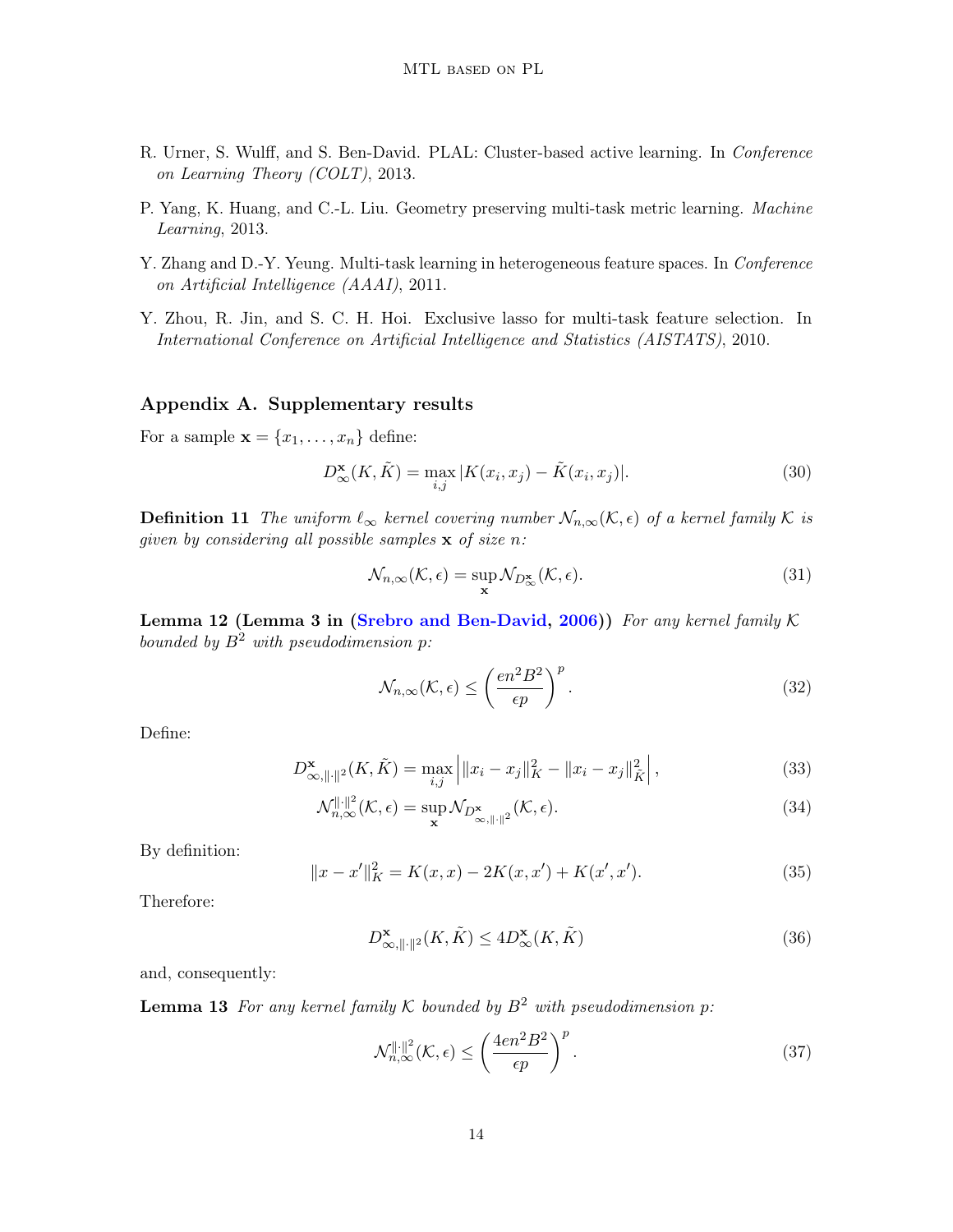# Appendix B. Nearest Neighbor

#### <span id="page-14-0"></span>B.1. Proof of Theorem [6](#page-6-1)

Partition the domain X with  $r(\lambda)$  sets with diameter  $\lambda$  for some  $\lambda > 0$ . For any  $x \in \mathcal{X}$ denote by  $C(x)$  (any of) the set it belongs to and by  $NN<sub>S</sub>(x)$  its nearest neighbor in the set S. Then:

$$
\mathrm{er}_D(NN(S)) = \Pr_{x \sim D} [l(NN_S(x)) \neq l(x)] \leq \Pr_{x \sim D} [S \cap C(x) = \emptyset] +
$$
\n(38)

$$
\Pr_{x \sim D} [NN_S(x) \in C(x) \land l(x) \neq l(NN_S(x))].
$$
 (39)

By Lemma 19.2 in [\(Shalev-Shwartz and Ben-David,](#page-12-16) [2014\)](#page-12-16):

<span id="page-14-4"></span>
$$
\mathbf{E} \Pr_{S \ x \sim D} [S \cap C(x) = \emptyset] \le \frac{r(\lambda)}{ne}.
$$
\n(40)

To analyze the second term we use the definition of  $\phi$ :

$$
\mathbf{E} \underset{S}{\text{Pr}} \left[ NN_S(x) \in C(x) \land l(x) \neq l(NN_S(x)) \right] =
$$
\n
$$
\mathbf{E} \underset{x}{\text{E}} \mathbf{E}[NN_S(x) \in C(x) \land l(x) \neq l(NN_S(x)) \land \text{dist}(x, NN_S(x)) \leq \lambda] =
$$
\n(41)

$$
\Pr_{S,x}[l(x) \neq NN_S(x) \land \text{dist}(x, NN_S(x)) \leq \lambda] \leq (42)
$$

$$
\Pr_{S,x} \left[ \exists i \in [0,n] : \text{ dist}(x_i, x) \le \lambda \wedge l(x_i) \ne l(x) \right] \le (43)
$$

$$
n \Pr_{x_1, x} \left[ \text{dist}(x_1, x) \le \lambda \wedge l(x_1) \ne l(x) \right] \le \tag{44}
$$

<span id="page-14-5"></span>
$$
n\phi(\lambda). \hspace{1cm} (45)
$$

By combining [\(40\)](#page-14-4) and [\(45\)](#page-14-5) we obtain the statement of the theorem.

#### <span id="page-14-1"></span>B.2. Comparison to previously known results

In terms of PL-Unary and PL-Conditional the sample complexity of Nearest Neighbor can be characterized as follows:

**Theorem 14 [\(Urner and Ben-David](#page-12-13) [\(2013\)](#page-12-13))** Let the domain be  $\mathcal{X} \subset [0,1]^d$ . Assume that the labeling function l is deterministic and satisfies PL-Unary with function  $\phi_{U}$ . Then the sample complexity of Nearest Neighbor is upper bounded by:

<span id="page-14-3"></span>
$$
\Pr_{S}[\text{er}_D(NN(S)) > \epsilon] \le \frac{2}{\epsilon n e} \left(\frac{\sqrt{d}}{\phi_U^{-1}(\epsilon/2)}\right)^d \tag{46}
$$

**Theorem 15 [\(Kushagra and Ben-David](#page-12-12) [\(2015\)](#page-12-12))** Let the domain be  $\mathcal{X} \subset [0,1]^d$ . Assume that the labeling function l is deterministic and satisfies PL-Conditional with function  $\phi_C$ . Then the sample complexity of Nearest Neighbor is upper bounded by:

 $\overline{1}$ 

<span id="page-14-2"></span>
$$
\Pr_{S}[\text{er}_D(NN(S)) > \epsilon] \le \min_{\lambda \in (0,1)} \left( \frac{1}{n e \epsilon} \left( \frac{\sqrt{d}}{\lambda} \right)^d + \frac{\phi_C(\lambda)}{\epsilon} \right). \tag{47}
$$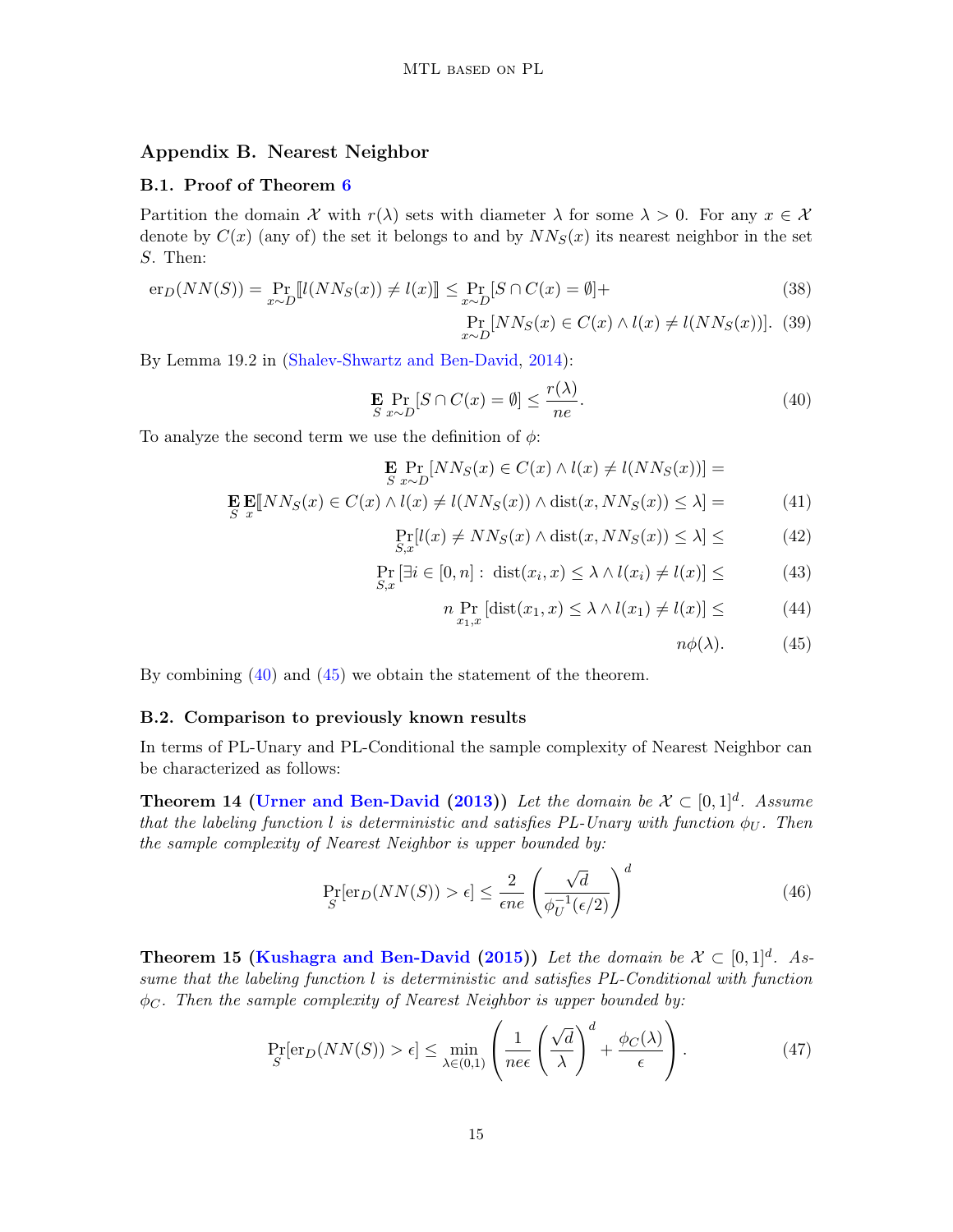Similarly, from Theorem [6,](#page-6-1) we obtain:

**Theorem 16** Let the domain be  $\mathcal{X} \subset [0,1]^d$  and  $S = \{(x_1, l(x_1), \ldots, (x_n, l(x_n))\}$  be the training set of n points sampled *i.i.d.* according to D. Assume that the labeling function  $l$  is deterministic and satisfies PL-Pairwise with function  $\phi_P$ . Then for any  $\epsilon > 0$ :

$$
\Pr_{S}[\text{er}_D(NN(S)) > \epsilon] \le \min_{\lambda \in (0,1)} \left( \frac{1}{n e \epsilon} \left( \frac{\sqrt{d}}{\lambda} \right)^d + \frac{n \phi_P(\lambda)}{\epsilon} \right). \tag{48}
$$

### <span id="page-15-0"></span>B.2.1. PROOF OF THEOREM [7](#page-7-0)

EXAMPLE 1. Let  $\mathcal{X}_+$  be a set of points on  $[-1,1]$  of form  $\frac{1}{2^k}$  and let  $\mathcal{X}_-$  be a set of points of form  $-\frac{1}{2k}$  $\frac{1}{2^k}$  for  $k \geq 0$ . Let X be a union of these two sets. All points in  $\mathcal{X}_-$  are assigned label  $-1$  and all points in  $X_+$  are assigned label  $+1$ . Finally, assume the following marginal distribution:

$$
p\left(\frac{1}{2^k}\right) = \frac{15}{32} \cdot \frac{1}{2^{4k}}
$$

$$
p\left(-\frac{1}{2^k}\right) = \frac{3}{8} \cdot \frac{1}{2^{2k}}
$$

Fix  $\lambda > 0$  such that  $\frac{1}{2^k} < \lambda \leq \frac{1}{2^{k-1}}$  $\frac{1}{2^{k-1}}$  for some  $k > 1$ . Now we can compute the values of PL-Unary, PL-Pairwise and PL-Conditional for this distribution.

1. PL-Unary

$$
\Pr_{x} \left( \Pr_{y} \left( l(x) \neq l(y) \land \text{dist}(x, y) \leq \lambda \right) > 0 \right) = \sum_{n \geq k} p \left( -\frac{1}{2^n} \right) + \sum_{n \geq k} p \left( \frac{1}{2^n} \right) =
$$
\n
$$
\sum_{n \geq k} \frac{3}{8} \cdot \frac{1}{2^{2n}} + \sum_{n \geq k} \frac{15}{32} \cdot \frac{1}{2^{4n}} = \frac{3}{8} \cdot \frac{1}{2^{2k}} \sum_{n \geq 0} \frac{1}{2^{2n}} + \frac{15}{32} \cdot \frac{1}{2^{4k}} \sum_{n \geq 0} \frac{1}{2^{4n}} = \frac{1}{2} \cdot \frac{1}{2^{2k}} + \frac{1}{2} \cdot \frac{1}{2^{4k}} \leq 0.5 \lambda^2 + 0.5 \lambda^4 \leq \lambda^2
$$

### 2. PL-Pairwise

$$
\Pr_{x,y}(l(x) \neq l(y) \land \text{dist}(x, y) \leq \lambda) = \Pr_{y}\left(l(x) \neq l(y) \land \text{dist}(x, y) \leq \lambda \middle| x\right) \Pr(x) =
$$
\n
$$
\sum_{n \geq k} p\left(-\frac{1}{2^n}\right) \cdot \left(\sum_{m \geq k} p\left(\frac{1}{2^m}\right)\right) + \sum_{n \geq k} p\left(\frac{1}{2^n}\right) \cdot \left(\sum_{m \geq k} p\left(-\frac{1}{2^m}\right)\right) =
$$
\n
$$
2\left(\sum_{n \geq k} \frac{3}{8} \cdot \frac{1}{2^{2n}}\right) \cdot \left(\sum_{m \geq k} \frac{15}{32} \cdot \frac{1}{2^{4m}}\right) = \frac{2 \cdot 3 \cdot 15}{8 \cdot 32} \cdot \frac{1}{2^{2k}} \cdot \frac{1}{2^{4k}} \left(\sum_{n \geq 0} \frac{1}{2^{2n}}\right) \left(\sum_{m \geq 0} \frac{1}{2^{4m}}\right) \leq 0.5\lambda^6
$$
\n2. PI. Cordifferential

3. PL-Conditional

$$
\Pr_{x,y} (\text{dist}(x,y) \le \lambda) \ge \sum_{n \ge k} p \left( -\frac{1}{2^n} \right) \left( \sum_{m \ge k} p \left( -\frac{1}{2^m} \right) \right) = \frac{9}{64} \frac{1}{2^{2k}} \cdot \frac{1}{2^{2k}} \cdot \frac{16}{9} = \frac{1}{4} \cdot \frac{1}{2^{4k}} \ge 4\lambda^4
$$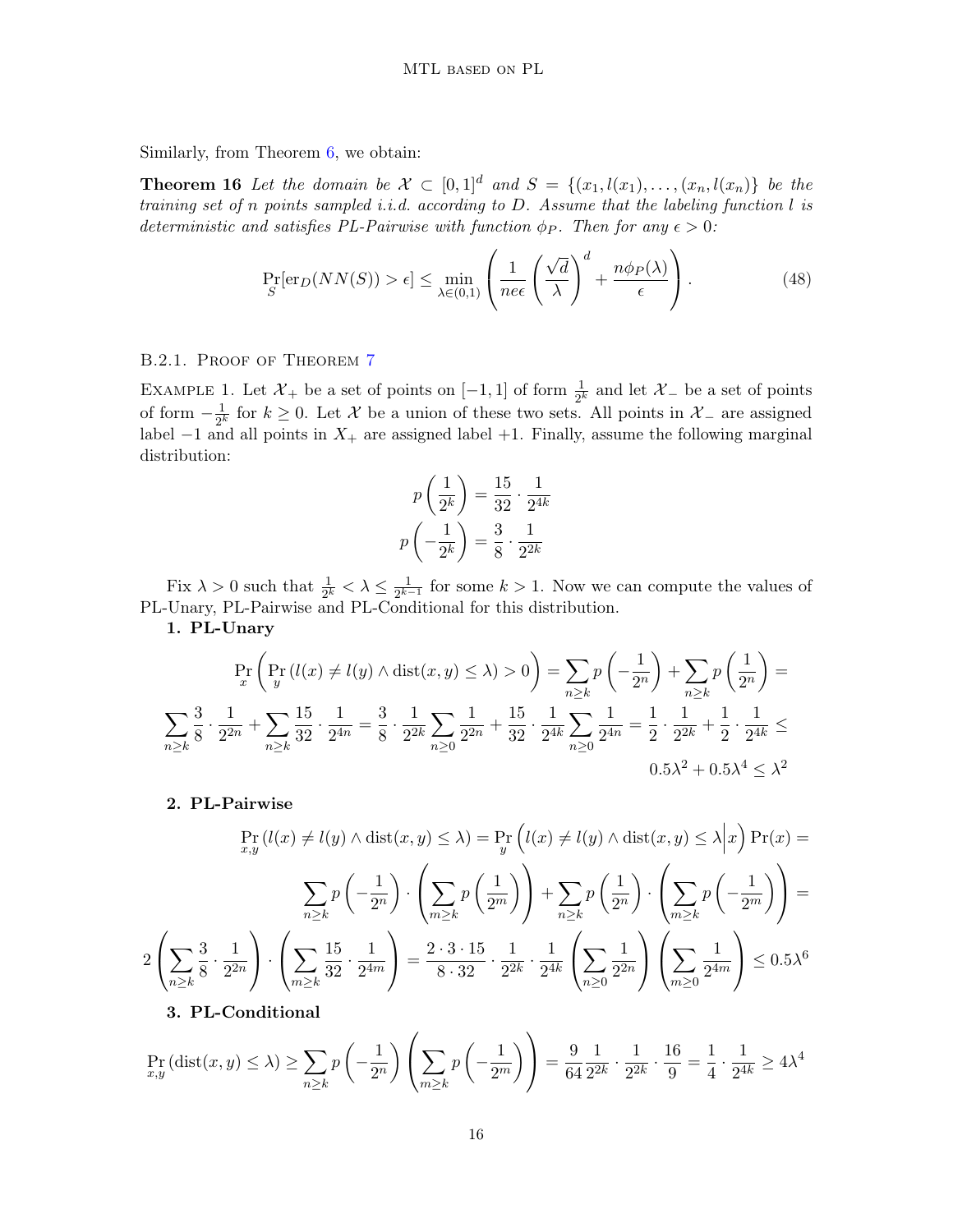$$
\Pr_{x,y}(\text{dist}(x,y) \le \lambda) \le \sum_{n \ge k-1} p\left(-\frac{1}{2^n}\right) \left(\sum_{m \ge k-1} p\left(-\frac{1}{2^m}\right) + \sum_{m \ge k-1} p\left(\frac{1}{2^m}\right)\right) + \sum_{n \ge k-1} p\left(\frac{1}{2^n}\right) \left(\sum_{m \ge k-1} p\left(-\frac{1}{2^m}\right) + \sum_{m \ge k-1} p\left(\frac{1}{2^m}\right)\right) \right) = \left(\sum_{n \ge k-1} p\left(-\frac{1}{2^n}\right)\right)^2 + \left(\sum_{n \ge k-1} p\left(-\frac{1}{2^n}\right)\right)^2 + 2\left(\sum_{n \ge k-1} p\left(-\frac{1}{2^n}\right)\right) \left(\sum_{n \ge k-1} p\left(\frac{1}{2^n}\right)\right) = \left(\frac{1}{2} \cdot \frac{1}{2^{4(k-1)}}\right)^2 + \left(\frac{1}{2} \cdot \frac{1}{2^{2(k-1)}}\right)^2 + 2\frac{1}{2} \cdot \frac{1}{2^{4(k-1)}} \cdot \frac{1}{2} \frac{1}{2^{2(k-1)}} = \frac{2^6}{2^{8k}} + \frac{4}{2^{4k}} + \frac{2^5}{2^{6k}} \le 64\lambda^8 + 4\lambda^4 + 32\lambda^6 \le 100\lambda^4
$$

$$
\Pr_{x,y}\left(l(x) \neq l(y)\middle| \text{dist}(x,y) \leq \lambda\right) = \frac{\Pr_{x,y}\left(l(x) \neq l(y) \land \text{dist}(x,y) \leq \lambda\right)}{\Pr_{x,y}\left(\text{dist}(x,y) \leq \lambda\right)} = \Theta(\lambda^2)
$$

Consequently, bounds for sample complexity of the Nearest Neighbor classifier in terms of PL-Unary and PL-Conditional give:

$$
O\left(\left(\frac{1}{\epsilon}\right)^{\frac{2+1}{2}}\right) = O\left(\left(\frac{1}{\epsilon}\right)^{\frac{3}{2}}\right)
$$
\n(49)

while based on PL-Pairwise we obtain:

$$
O\left(\left(\frac{1}{\epsilon}\right)^{\frac{6+1}{6-1}}\right) = O\left(\left(\frac{1}{\epsilon}\right)^{\frac{7}{5}}\right)
$$
\n(50)

EXAMPLE 2. Let  $\mathcal X$  be  $[-1,1]$  and the marginal distribution have the following density function:

$$
p(x) = |x|. \tag{51}
$$

Fix  $\frac{1}{2} \lambda > 0$ . Then:

1. PL-Unary

$$
\Pr_x \left( \Pr_y \left( l(x) \neq l(y) \land \text{dist}(x, y) \leq \lambda \right) > 0 \right) = \int_{-\lambda}^{\lambda} |x| dx = \lambda^2
$$

2. PL-Pairwise

$$
\Pr_{x,y} (l(x) \neq l(y) \land \text{dist}(x, y) \leq \lambda) = 2 \int_0^{\lambda} x \int_{x-\lambda}^0 (-y) dy dx = \frac{5}{12} \lambda^4
$$

# 3. PL-Conditional

$$
\Pr_{x,y} (\text{dist}(x, y) \le \lambda) \ge \int_0^{1-\lambda} x \int_x^{x+\lambda} y dy dx = \frac{1}{2} \int_0^{1-\lambda} x(2\lambda x + \lambda^2) dx = \frac{\lambda(1-\lambda)^3}{3} + \frac{\lambda^2(1-\lambda)^2}{4} \ge \frac{\lambda}{24}
$$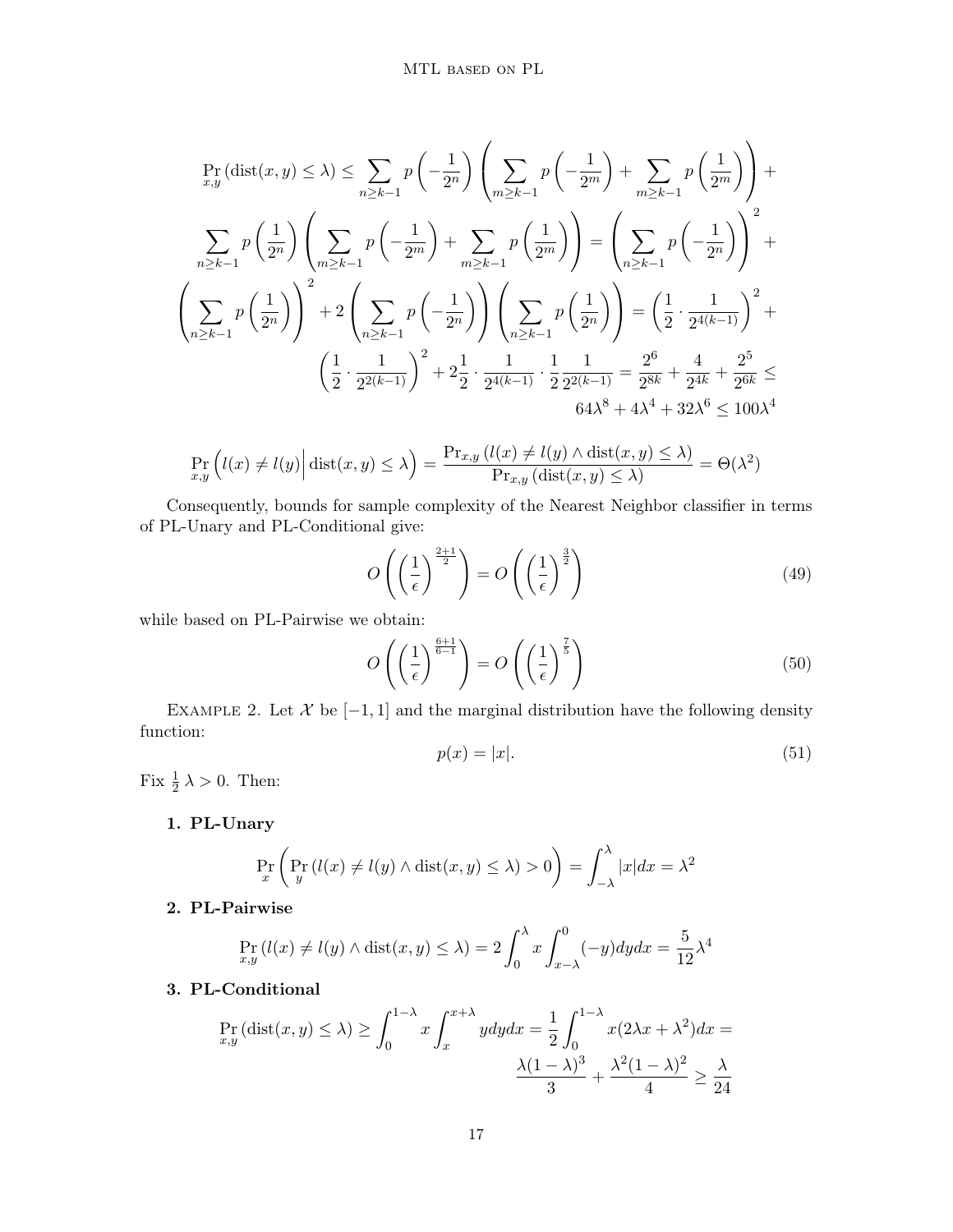$$
\Pr_{x,y}\left(l(x) \neq l(y)\middle| \text{dist}(x,y) \leq \lambda\right) = \frac{\Pr_{x,y}\left(l(x) \neq l(y) \land \text{dist}(x,y) \leq \lambda\right)}{\Pr_{x,y}\left(\text{dist}(x,y) \leq \lambda\right)} \leq \frac{5 \cdot 24 \cdot \lambda^4}{12\lambda} = 10\lambda^3
$$

Consequently, bounds for sample complexity of the Nearest Neighbor classifier in terms of PL-Unary and PL-Conditional give:

$$
O\left(\left(\frac{1}{\epsilon}\right)^{\frac{2+1}{2}}\right) = O\left(\left(\frac{1}{\epsilon}\right)^{\frac{3}{2}}\right)
$$
\n(52)

and:

$$
O\left(\left(\frac{1}{\epsilon}\right)^{\frac{3+1}{3}}\right) = O\left(\left(\frac{1}{\epsilon}\right)^{\frac{4}{3}}\right)
$$
\n3

\n5

\n5

while based on PL-Pairwise we obtain:

$$
O\left(\left(\frac{1}{\epsilon}\right)^{\frac{4+1}{4-1}}\right) = O\left(\left(\frac{1}{\epsilon}\right)^{\frac{5}{3}}\right)
$$
\n(54)

### <span id="page-17-0"></span>Appendix C. Active learning

### <span id="page-17-1"></span>C.1. Proof of Theorem [9](#page-9-0)

We begin by repeating arguments from the proof of Theorem 7 in [\(Kpotufe et al.,](#page-12-14) [2015\)](#page-12-14).

Fix one task t and any level l. The number of labels requested up to level l (including those requested at level l is bounded by  $n \cdot \epsilon \cdot 2^{\kappa l}(2\kappa l)$ . Now we bound the number of labels yet to request at later levels. For any x let  $\mathcal{C}^l(x)$  denote the cluster at level l that it belongs to. Define:

$$
\mathcal{X}_l = \left\{ x \in \mathcal{X} : \left| \eta_{C^l(x)} - \frac{1}{2} \right| \ge \tau_{\epsilon} \right\} \tag{55}
$$

Consider any  $x \in \mathcal{X}_l$ . If  $\mu_n(\mathcal{C}^l(x)) < \epsilon$  by construction x is labeled at level l. If instead  $\mu_n(\mathcal{C}^l(x)) \geq \epsilon$  by combining Lemma 16 and Corollary 14 in [\(Kpotufe et al.,](#page-12-14) [2015\)](#page-12-14) one can show that with high probability  $\hat{\eta}_S \leq \epsilon/3$  and thus all of  $\mathcal{C}^l(x)$  is labeled by the procedure. Combining it all together, [Kpotufe et al.](#page-12-14) [\(2015\)](#page-12-14) have shown that with probability at least  $1-7\delta$  for every level l, for every  $x \in \mathcal{X}_l$  cluster  $\mathcal{C}^l(x)$  is labeled by the procedure at level l. Thus, the number of points left to label is at most  $|X \setminus \mathcal{X}_l|$ . In the original proof of [Kpotufe](#page-12-14) [et al.](#page-12-14) [\(2015\)](#page-12-14) this quantity is upper-bounded using the notion of clusterability of labels. We, instead will use PL-Pairwise.

Define  $\overline{\mathcal{C}}^l$  to be the set of all clusters at level l for which:

$$
\left|\eta_C - \frac{1}{2}\right| < \tau_{\epsilon}.\tag{56}
$$

We need to bound  $\mu(\mathcal{X} \setminus \mathcal{X}_l) = \mu(\cup_{C \in \bar{\mathcal{C}}^l} C) = \sum_{C \in \bar{\mathcal{C}}^l} \mu(C)$ . First, note that for every  $C \in \bar{\mathcal{C}}^l$ :

$$
\Pr[l_t(x) \neq l_t(x') | x, x' \in C] = 2\eta(C)(1 - \eta(C)) \ge \frac{1}{2} - 2\tau_{\epsilon}^2.
$$
\n<sup>(57)</sup>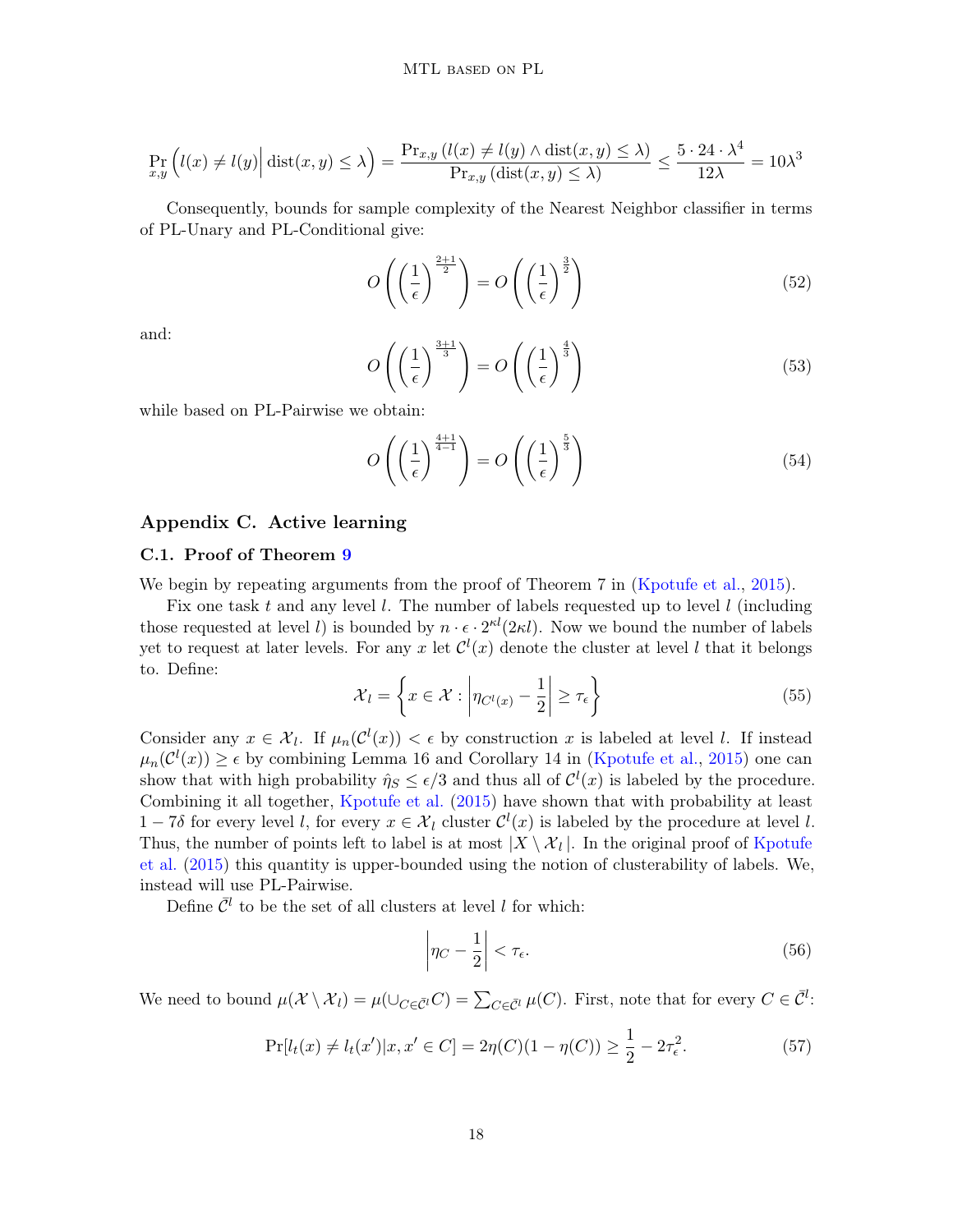With this we obtain the following sequence of derivations with  $r = 2^{-l}$ .

$$
\Pr_{x,x'\sim D_t}[l_t(x) \neq l_t(x') \land ||x - x'|| \leq r] \geq \sum_{C \in \bar{C}^l} \Pr_{x,x'\sim D_t}[l_t(x) \neq l_t(x') \land x, x' \in C] =
$$
\n
$$
\sum_{C \in \bar{C}^l} \Pr_{x,x'\sim D_t}[l_t(x) \neq l_t(x')|x, x' \in C] \Pr_{x\sim D_t}[x \in C] \Pr_{x'\sim D_t}[x' \in C] \geq \sum_{C \in \bar{C}^l} \left(\frac{1}{2} - 2\tau_{\epsilon}^2\right) \mu^2(C) \geq
$$
\n
$$
\left(\frac{1}{2} - 2\tau_{\epsilon}^2\right) \frac{\left(\sum_{C \in \bar{C}^l} \mu(C)\right)^2}{|\bar{C}^l|} \geq \left(\frac{1}{2} - 2\tau_{\epsilon}^2\right) \frac{\left(\sum_{C \in \bar{C}^l} \mu(C)\right)^2}{2^{\kappa l}}.
$$

Therefore:

$$
\sum_{C \in \bar{C}^l} \mu(C) \le \sqrt{\frac{2 \cdot 2^{\kappa l} \Pr_{x, x' \sim D_t}[l_t(x) \ne l_t(x') \land ||x - x'|| \le 2^{-l}]}{1 - 4\tau_{\epsilon}^2}}.
$$
(58)

Thus, for every task  $t$  the expected number of label queries is bounded by:

$$
\min_{l} \left( 2^{\kappa l} \cdot 2\kappa ln \epsilon + 7\delta n + \sqrt{\frac{2 \cdot 2^{\kappa l} \Pr_{x, x' \sim D_t}[l_t(x) \neq l_t(x') \land ||x - x'|| \leq 2^{-l}]}{1 - 4\tau_{\epsilon}^2}} \right). \tag{59}
$$

Therefore, the expected number of queries, averaged across all  $T$  tasks is upper bounded by:

$$
\min_{l} \left( 2^{\kappa l} \cdot 2\kappa ln \epsilon + 7\delta n + \frac{1}{T} \sum_{t=1}^{T} \sqrt{\frac{2 \cdot 2^{\kappa l} \Pr_{x,x' \sim D_t}[l_t(x) \neq l_t(x') \land ||x - x'|| \leq 2^{-l}]}{1 - 4\tau_{\epsilon}^2}} \right) \leq
$$
\n
$$
\min_{l} \left( 2^{\kappa l} \cdot 2\kappa ln \epsilon + 7\delta n + \sqrt{\frac{2 \cdot 2^{\kappa l} \frac{1}{T} \sum_{t=1}^{T} \Pr_{x,x' \sim D_t}[l_t(x) \neq l_t(x') \land ||x - x'|| \leq 2^{-l}]}{1 - 4\tau_{\epsilon}^2}} \right) \leq
$$
\n
$$
\min_{l} \left( 2^{\kappa l} \cdot 2\kappa ln \epsilon + 7\delta n + \sqrt{\frac{2 \cdot 2^{\kappa l} \Phi(2^{-l})}{1 - 4\tau_{\epsilon}^2}} \right),
$$

which concludes the proof.

### <span id="page-18-0"></span>C.2. Proof of Theorem [10](#page-9-2)

EXAMPLE 1. Consider the marginal distribution with density function  $p(x) = 0.5$  on  $[-1, 0]$ and  $p(x) = 2.5x^4$  on  $(0, 1]$ . Then:

PL-Unary:

$$
\Pr_x \left( \Pr_y \left( l(x) \neq l(y) \land \text{dist}(x, y) \leq \lambda \right) > 0 \right) = \int_{-\lambda}^0 0.5 dx + \int_0^{\lambda} 2.5x^4 dx = 0.5\lambda + 0.5\lambda^5
$$

# PL-Pairwise:

$$
\Pr_{x,y}(l(x) \neq l(y) \land \text{dist}(x,y) \leq \lambda) = \int_{-\lambda}^{0} 0.5 \int_{0}^{x+\lambda} 2.5y^4 dy dx + \int_{0}^{\lambda} 2.5x^4 \int_{x-\lambda}^{0} 0.5dy dx =
$$

$$
\frac{5}{4} \int_{-\lambda}^{0} \frac{(x+\lambda)^5}{5} dx + \frac{5}{4} \int_{0}^{\lambda} x^4 (\lambda - x) dx = \frac{1}{4} \frac{\lambda^6}{6} + \frac{5}{4} \left( \frac{\lambda^6}{5} - \frac{\lambda^6}{6} \right) = \frac{\lambda^6}{12}
$$